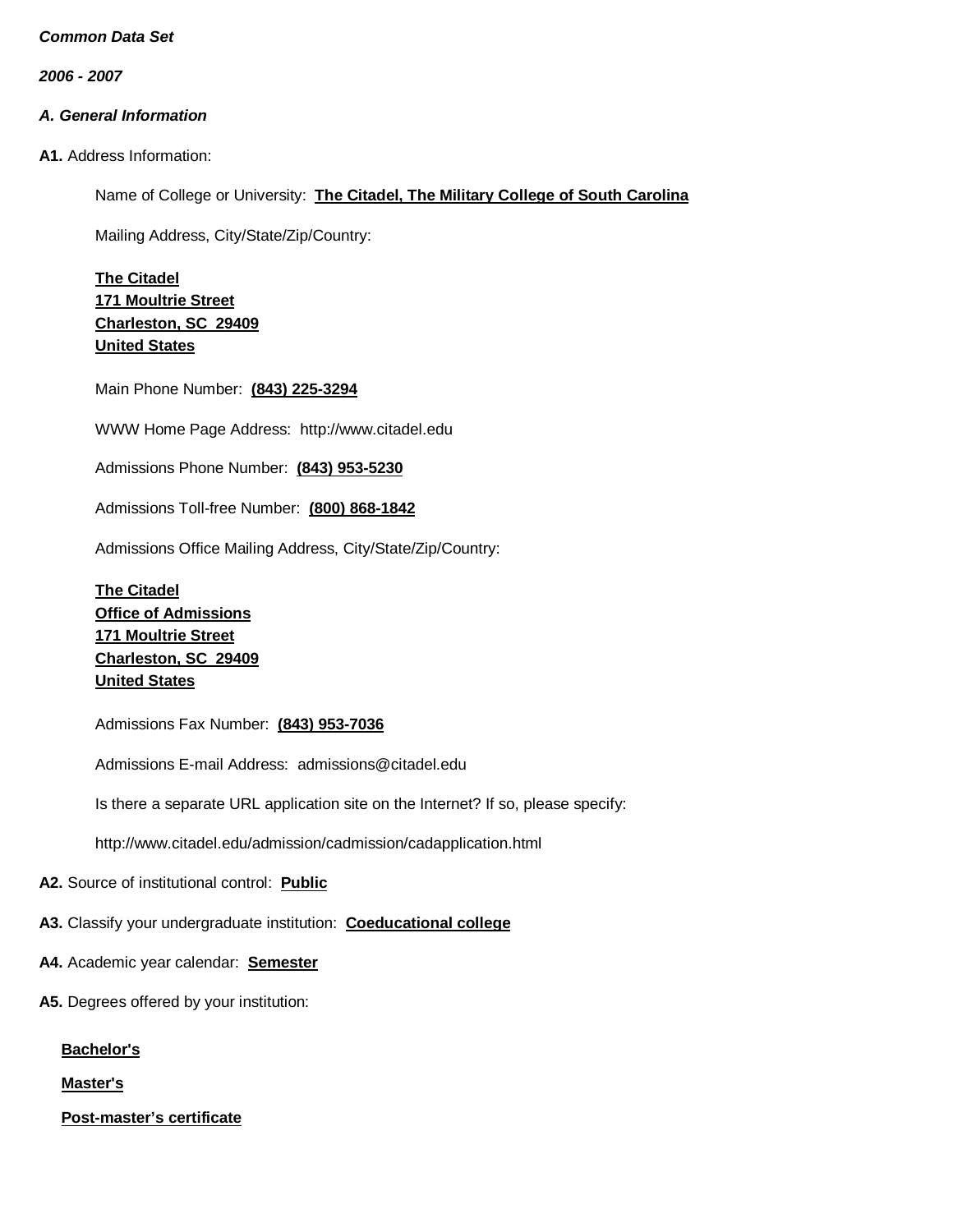# *B. Enrollment and Persistence*

**B1.** Institutional Enrollment Men and Women: Provide numbers of students for each of the following categories as of the institution's official fall reporting date or as of October 15, 2006.

|                                                        | <b>FULL-TIME</b> |             | <b>PART-TIME</b> |             |  |
|--------------------------------------------------------|------------------|-------------|------------------|-------------|--|
|                                                        | Men              | Women       | Men              | Women       |  |
| <b>Undergraduates</b>                                  |                  |             |                  |             |  |
| Degree-seeking, first-time freshmen                    | 510              | 28          | $\mathbf 0$      | $\mathbf 0$ |  |
| Other first-year, degree-seeking                       | 66               | 6           | 3                | 0           |  |
| All other degree-seeking                               | 1,438            | 85          | 56               | 13          |  |
| Total degree-seeking                                   | 2,014            | 119         | 59               | 13          |  |
| All other undergraduates enrolled in<br>credit courses | $\mathbf 0$      | $\mathbf 0$ | 8                | 25          |  |
| <b>Total undergraduates</b>                            | 2,014            | 119         | 67               | 38          |  |
| <b>First-professional</b>                              |                  |             |                  |             |  |
| First-time, first-professional students                | $\mathbf 0$      | $\mathbf 0$ | $\mathbf 0$      | $\mathsf 0$ |  |
| All other first-professionals                          | $\overline{0}$   | 0           | $\mathbf 0$      | $\mathbf 0$ |  |
| <b>Total first-professional</b>                        | $\mathbf 0$      | $\mathbf 0$ | $\mathbf 0$      | $\mathbf 0$ |  |
| <b>Graduate</b>                                        |                  |             |                  |             |  |
| Degree-seeking, first-time                             | 17               | 30          | 53               | 56          |  |
| All other degree-seeking                               | 33               | 80          | 228              | 292         |  |
| All other graduates enrolled in credit<br>courses      | $\overline{7}$   | 10          | 51               | 211         |  |
| <b>Total graduate</b>                                  | 57               | 120         | 332              | 559         |  |

Total all undergraduates: **2,238**

Total all graduate and professional students: **1,068**

GRAND TOTAL ALL STUDENTS: **3,306**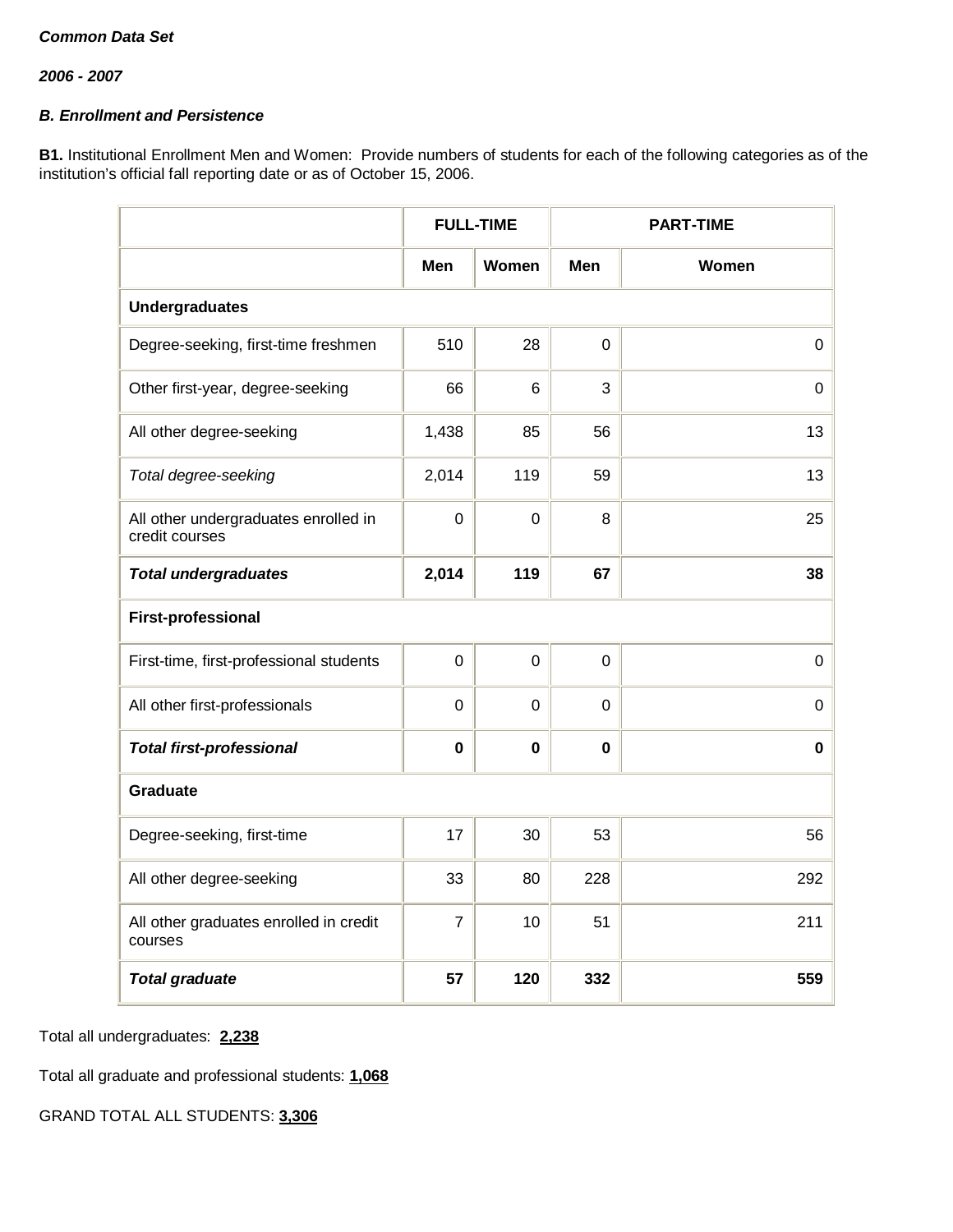### *2006 - 2007*

**B2.** Enrollment by Racial/Ethnic Category: Provide numbers of undergraduate students for each of the following categories as of the institution's official fall reporting date or as of October 15, 2006.

|                                   | <b>Degree-seeking First-time First</b><br>year | Degree-seeking<br><b>Undergraduates</b> |
|-----------------------------------|------------------------------------------------|-----------------------------------------|
| Nonresident aliens                | 11                                             | 39                                      |
| Black, non-Hispanic               | 42                                             | 153                                     |
| American Indian or Alaskan Native | $\overline{2}$                                 | 7                                       |
| Asian or Pacific Islander         | 22                                             | 57                                      |
| Hispanic                          | 21                                             | 89                                      |
| White, non-Hispanic               | 440                                            | 1,860                                   |
| Race/ethnicity unknown            | 0                                              | 0                                       |
| <b>Total</b>                      | 538                                            | 2,205                                   |

## **Persistence**

**B3.** Number of degrees awarded by your institution from July 1, 2005, to June 30, 2006:

Bachelor's degrees: **433**

Master's degrees: **219**

Post-master's certificates: **18**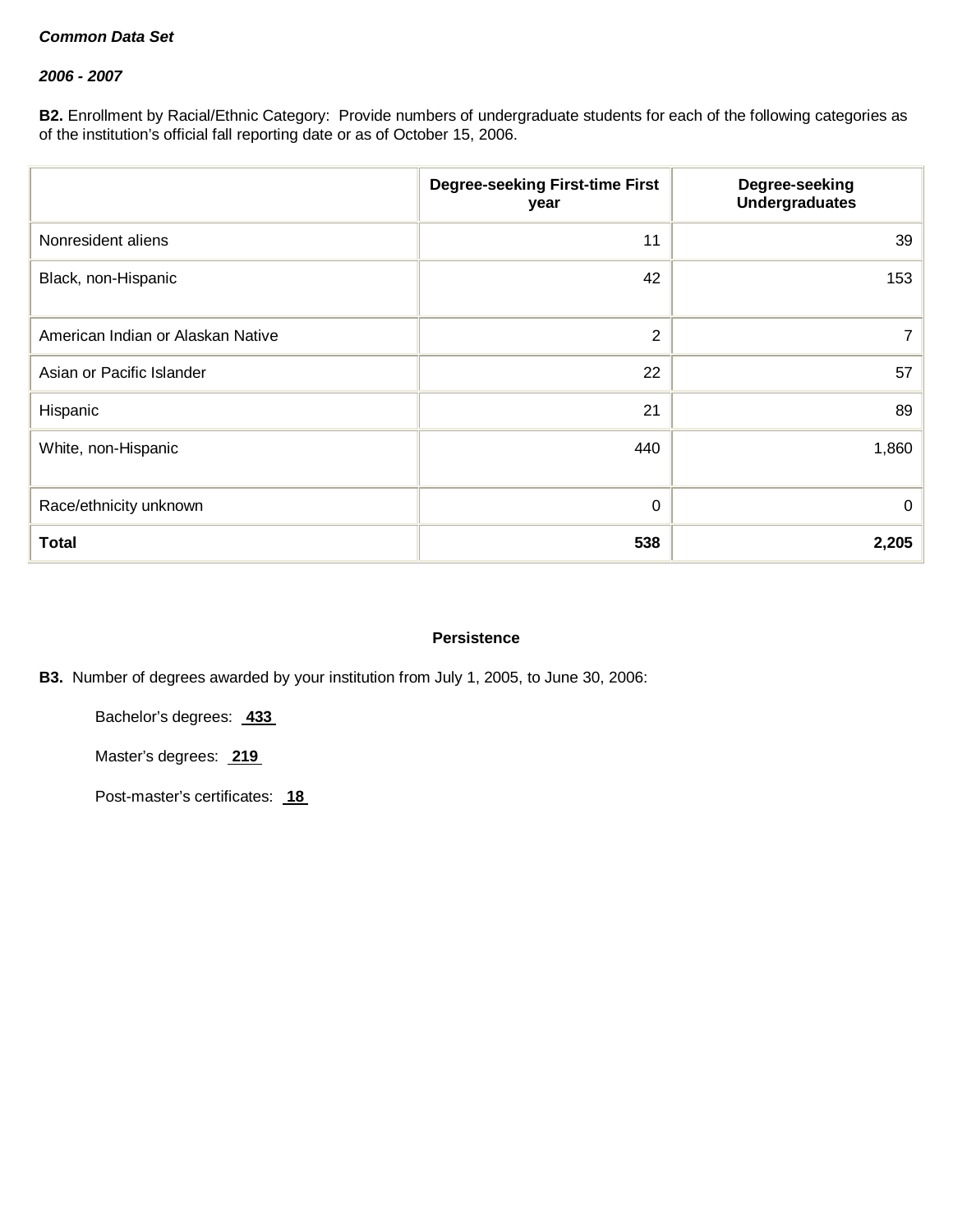### **Graduation Rates**

The items in this section correspond to data elements collected by the IPEDS Web-based Data Collection System's Graduation Rate Survey (GRS). For complete instructions and definitions of data elements, see the IPEDS GRS instructions and glossary on the 2006 Web-based survey.

### **For Bachelor's or Equivalent Programs**

Report for the cohort of full-time first-time bachelor's (or equivalent) degree-seeking undergraduate students who entered in fall 1999. Include in the cohort those who entered your institution during the summer term preceding fall 1999.

**B4.** Initial 1999 cohort of first-time, full-time bachelor's (or equivalent) degree-seeking undergraduate students; total all students: **517**

**B5.** Of the initial 1999 cohort, how many did not persist and did not graduate for the following reasons: deceased, permanently disabled, armed forces, foreign aid service of the federal government, or official church missions; total allowable exclusions: **2**

**B6.** Final 1999 cohort, after adjusting for allowable exclusions: **515** (Subtract question B5 from question B4)

**B7.** Of the initial 1999 cohort, how many completed the program in four years or less (by August 31, 2003): **283**

**B8.** Of the initial 1999 cohort, how many completed the program in more than four years but in five years or less (after August 31, 2003 and by August 31, 2004): **43**

**B9.** Of the initial 1999 cohort, how many completed the program in more than five years but in six years or less (after August 31, 2004 and by August 31, 2005): **8**

**B10**. Total graduating within six years (sum of questions B7, B8, and B9): **334**

**B11.** Six-year graduation rate for 1999 cohort (question B10 divided by question B6): **65 %**

### **Retention Rates**

Report for the cohort of all full-time, first-time bachelor's (or equivalent) degree-seeking undergraduate students who entered in fall 2005 (or the preceding summer term). The initial cohort may be adjusted for students who departed for the following reasons: death, permanent disability, or service in the armed forces, foreign aid service of the federal government or official church missions. No other adjustments to the initial cohort should be made.

**B22.** For the cohort of all full-time bachelor's (or equivalent) degree-seeking undergraduate students who entered your institution as freshmen in fall 2005 (or the preceding summer term), what percentage was enrolled at your institution as of the date your institution calculates its official enrollment in fall 2006? **82 %**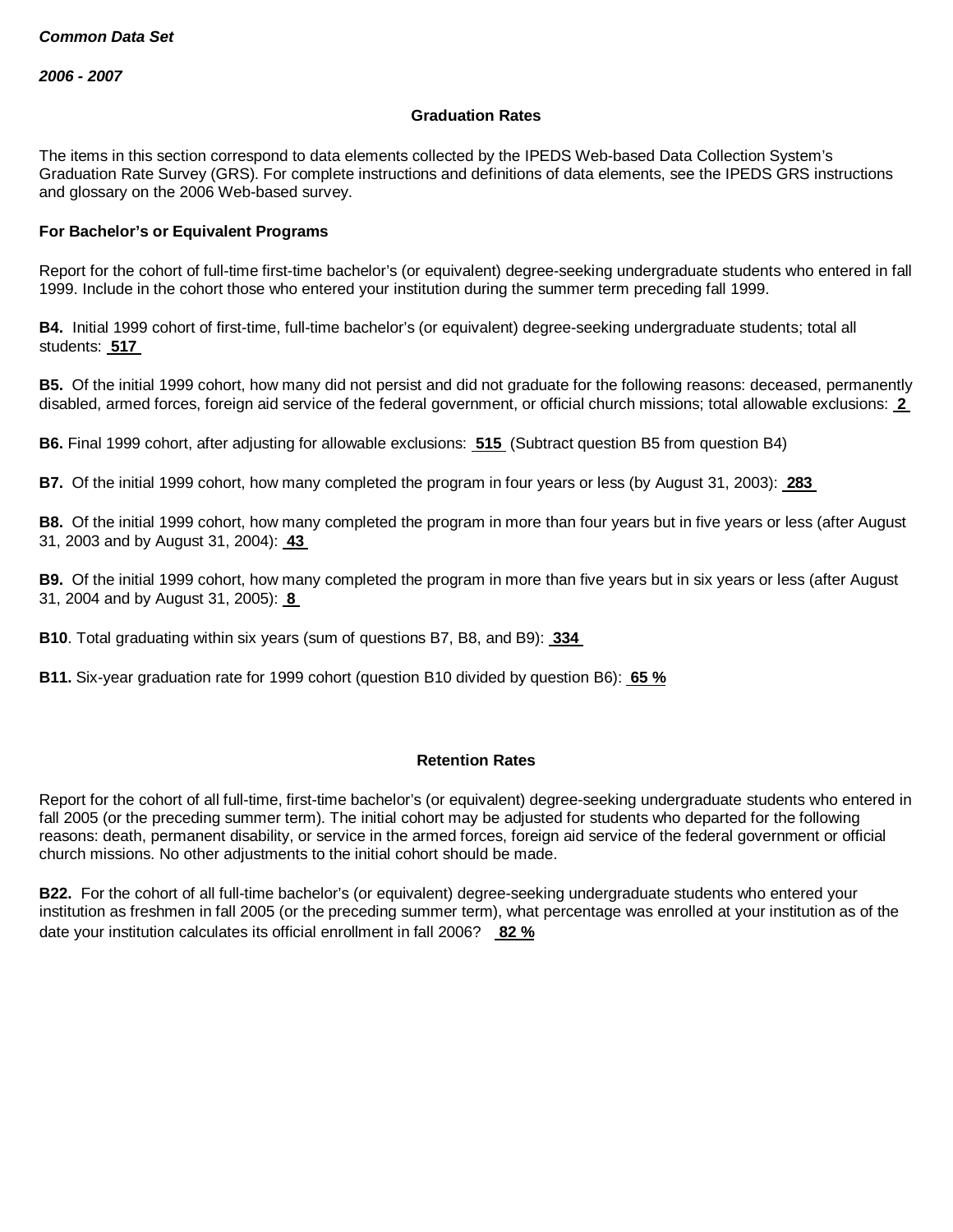## *C. First-Time, First-Year (Freshman) Admission*

### **Applications**

**C1.** First-time, first-year (freshman) students**:** Provide the number of degree-seeking, first-time, first-year students who applied, were admitted, and enrolled (full- or part-time) in fall 2006. Include early decision, early action, and students who began studies during summer in this cohort. Applicants should include only those students who fulfilled the requirements for consideration for admission (i.e., who completed actionable applications) and who have been notified of one of the following actions: admission, nonadmission, placement on waiting list, or application withdrawn (by applicant or institution). Admitted applicants should include wait-listed students who were subsequently offered admission.

Total first-time, first-year (freshman) men who applied: **1,808**

Total first-time, first-year (freshman) women who applied: **191**

Total first-time, first-year (freshman) men who were admitted: **1,343**

Total first-time, first-year (freshman) women who were admitted: **151**

Total full-time, first-time, first-year (freshman) men who enrolled: **510**

Total part-time, first-time, first-year (freshman) men who enrolled: **0**

Total full-time, first-time, first-year (freshman) women who enrolled: **28**

Total part-time, first-time, first-year (freshman) women who enrolled: **0**

**C2.** Freshman wait-listed students (students who met admission requirements but whose final admission was contingent on space availability):

Do you have a policy of placing students on a waiting list? No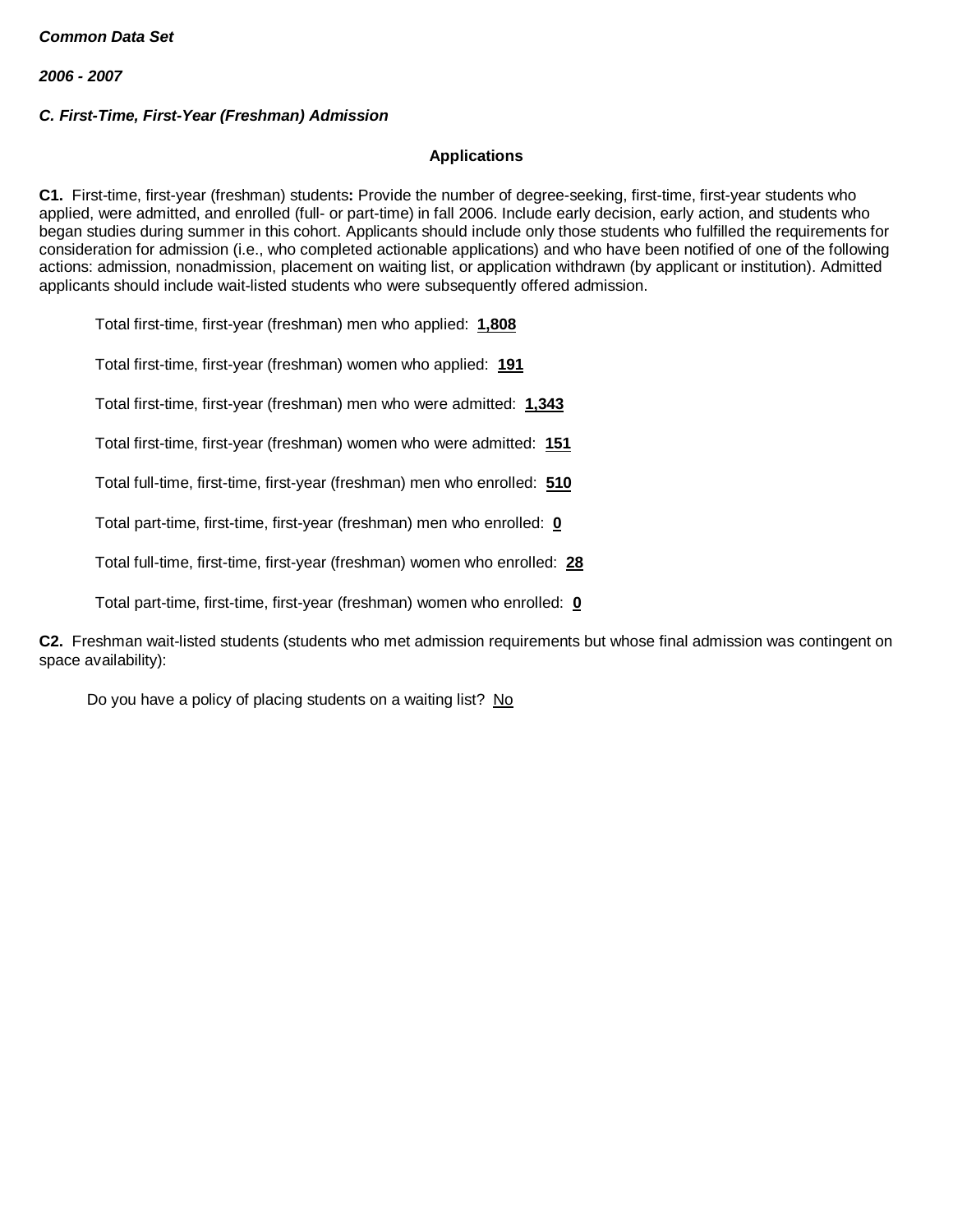### **Admission Requirements**

**C3.** High school completion requirement:

Check the appropriate box to identify your high school completion requirement for degree-seeking entering students:

### **High school diploma is required and GED is accepted**

**C4.** Does your institution require or recommend a general college-preparatory program for degree-seeking students?

### **Require**

**C5.** Distribution of high school units required and/or recommended: Specify the distribution of academic high school course units required and/or recommended of all or most degree-seeking students using Carnegie units (one unit equals one year of study or its equivalent). If you use a different system for calculating units, please convert.

|                                  | <b>Units Required</b> | <b>Units Recommended</b> |
|----------------------------------|-----------------------|--------------------------|
| Total academic units             | 20                    |                          |
| English                          | 4                     |                          |
| <b>Mathematics</b>               | 3                     |                          |
| Science                          | 3                     |                          |
| Of these, units that must be lab | 3                     |                          |
| Foreign language                 | $\overline{2}$        |                          |
| Social studies                   | $\overline{2}$        |                          |
| History                          | 1                     |                          |
| Academic electives               | 4                     |                          |
| Other: PE or ROTC                |                       |                          |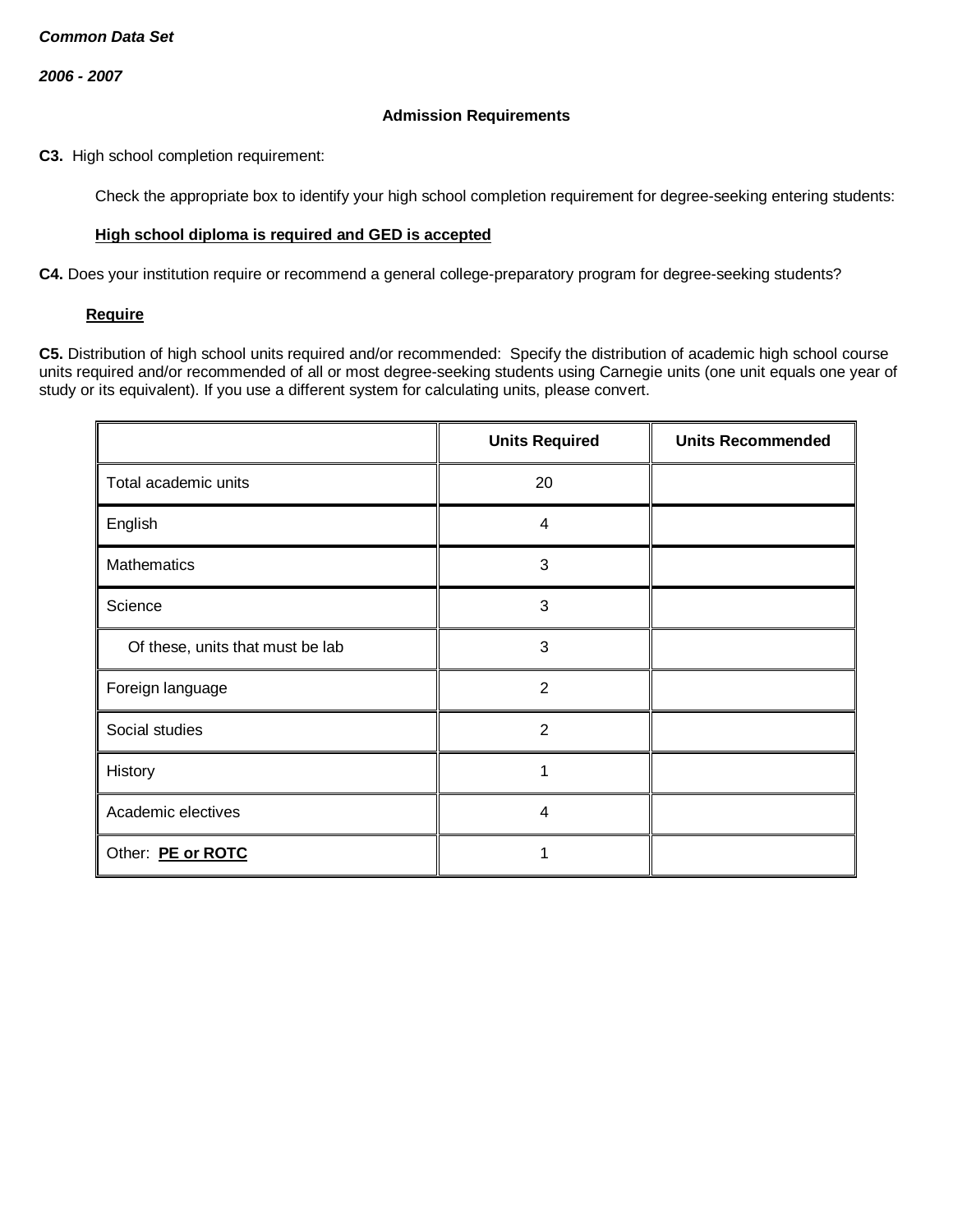## **Basis for Selection**

**C6.** Do you have an open admission policy, under which virtually all secondary school graduates or students with GED equivalency diplomas are admitted without regard to academic record, test scores, or other qualifications? **No**

**C7.** Relative importance of each of the following academic and nonacademic factors in your first-time, first-year, degreeseeking (freshman) admission decisions.

|                                   | <b>Very Important</b>     | Important                 | <b>Considered</b>         | <b>Not</b><br><b>Considered</b> |  |  |
|-----------------------------------|---------------------------|---------------------------|---------------------------|---------------------------------|--|--|
| <b>Academic</b>                   |                           |                           |                           |                                 |  |  |
| Rigor of secondary school record  |                           | $\pmb{\mathsf{X}}$        |                           |                                 |  |  |
| Class rank                        |                           |                           | $\boldsymbol{\mathsf{X}}$ |                                 |  |  |
| Academic GPA                      | $\boldsymbol{\mathsf{X}}$ |                           |                           |                                 |  |  |
| Standardized test scores          | $\boldsymbol{\mathsf{X}}$ |                           |                           |                                 |  |  |
| <b>Application Essay</b>          |                           |                           |                           | $\boldsymbol{\mathsf{X}}$       |  |  |
| Recommendation                    |                           |                           | $\pmb{\chi}$              |                                 |  |  |
|                                   |                           |                           |                           |                                 |  |  |
| <b>Nonacademic</b>                |                           |                           |                           |                                 |  |  |
| Interview                         |                           |                           | $\pmb{\chi}$              |                                 |  |  |
| <b>Extracurricular activities</b> |                           | $\pmb{\mathsf{X}}$        |                           |                                 |  |  |
| Talent/ability                    |                           | $\pmb{\mathsf{X}}$        |                           |                                 |  |  |
| Character/personal qualities      |                           | $\boldsymbol{\mathsf{X}}$ |                           |                                 |  |  |
| First generation                  |                           |                           | $\boldsymbol{\mathsf{X}}$ |                                 |  |  |
| Alumni/ae relation                |                           |                           | $\boldsymbol{\mathsf{X}}$ |                                 |  |  |
| Geographical residence            |                           |                           | $\boldsymbol{\mathsf{X}}$ |                                 |  |  |
| State residency                   |                           | $\pmb{\chi}$              |                           |                                 |  |  |
| Religious affiliation/commitment  |                           |                           |                           | $\pmb{\mathsf{X}}$              |  |  |
| Racial/ethnic status              |                           |                           |                           | $\pmb{\mathsf{X}}$              |  |  |
| Volunteer work                    |                           |                           | $\pmb{\mathsf{X}}$        |                                 |  |  |
| Work experience                   |                           |                           |                           | $\boldsymbol{\mathsf{X}}$       |  |  |
| Level of applicant's interest     | X                         |                           |                           |                                 |  |  |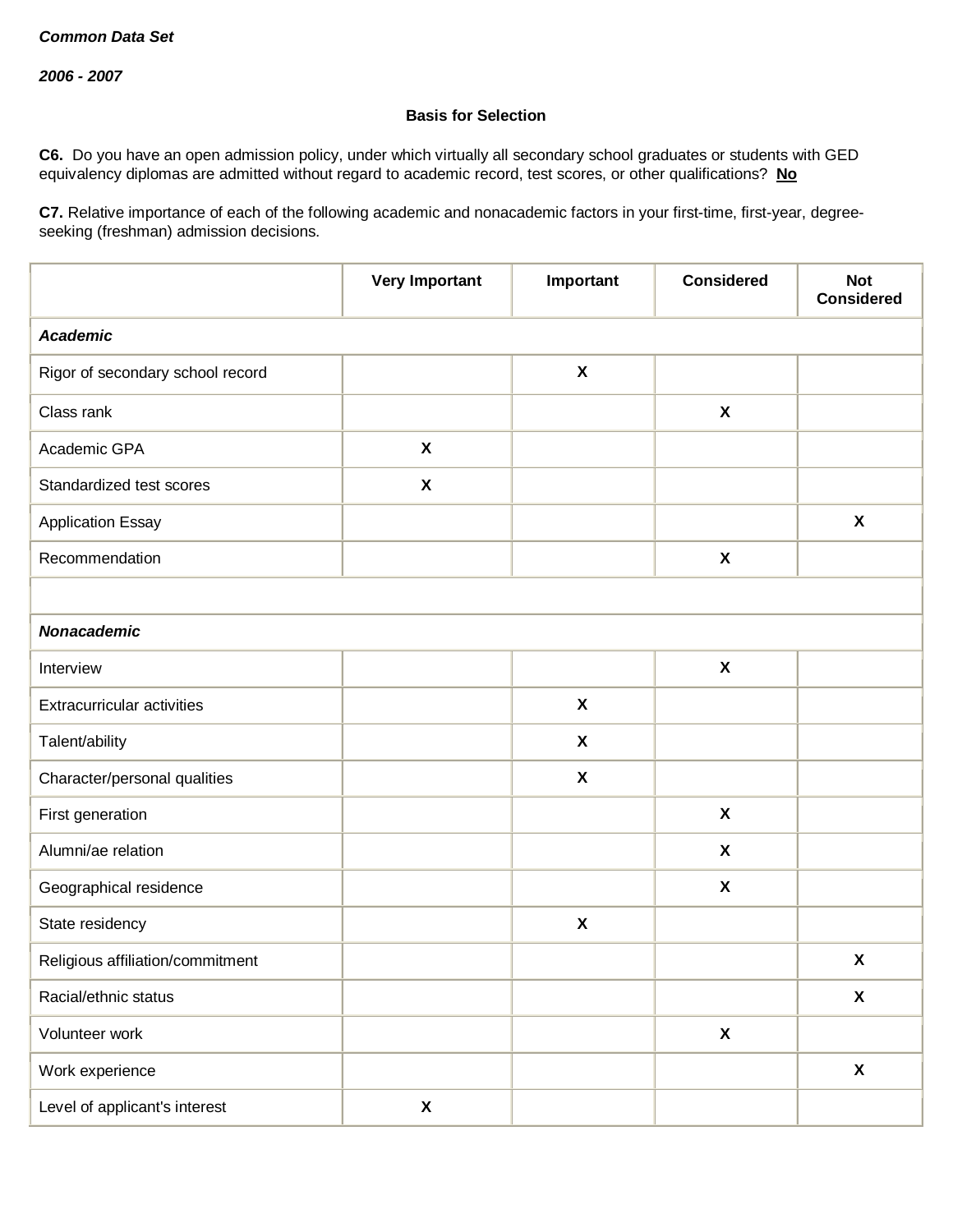*2006 - 2007*

## **SAT and ACT Policies**

#### **C8.** Entrance exams:

A. Does your institution make use of SAT, ACT, or SAT Subject Test scores in admission decisions for first-time, firstyear, degree-seeking applicants? **Yes**

If yes, place check marks in the appropriate boxes below to reflect your institution's policies for use in admission for Fall 2007.

|                                  |                | <b>ADMISSION</b>                                                                                            |  |  |  |  |
|----------------------------------|----------------|-------------------------------------------------------------------------------------------------------------|--|--|--|--|
|                                  | <b>Require</b> | <b>Not Used</b><br>Recommend<br><b>Require for</b><br><b>Consider If</b><br><b>Submitted</b><br><b>Some</b> |  |  |  |  |
| SAT or ACT                       | X              |                                                                                                             |  |  |  |  |
| ACT only                         |                |                                                                                                             |  |  |  |  |
| SAT only                         |                |                                                                                                             |  |  |  |  |
| SAT and SAT Subject Tests        |                |                                                                                                             |  |  |  |  |
| SAT and SAT Subject Tests or ACT |                |                                                                                                             |  |  |  |  |
| <b>SAT Subject Tests</b>         |                |                                                                                                             |  |  |  |  |

B. If your institution will make use of the ACT in admission decisions for first-time, first-year, degree-seeking applicants for Fall 2007, please indicate which ONE of the following applies.

### **ACT with Writing component required**

C. Please indicate how your institution will use the SAT or ACT writing component: check all that apply:

### **Not using essay component**

D. In addition, does your institution use applicants' test scores for academic advising?

### **Yes**

F. Latest date by which SAT or ACT scores must be received for fall-term admission:

- G. Latest date by which SAT Subject Test scores must be received for fall-term admission:
- F. If necessary, use this space to clarify your test policies:

### **Rolling Admissions: No Deadlines**

G. Please indicate which tests your institution uses for placement (e.g., state tests):

# **N/A**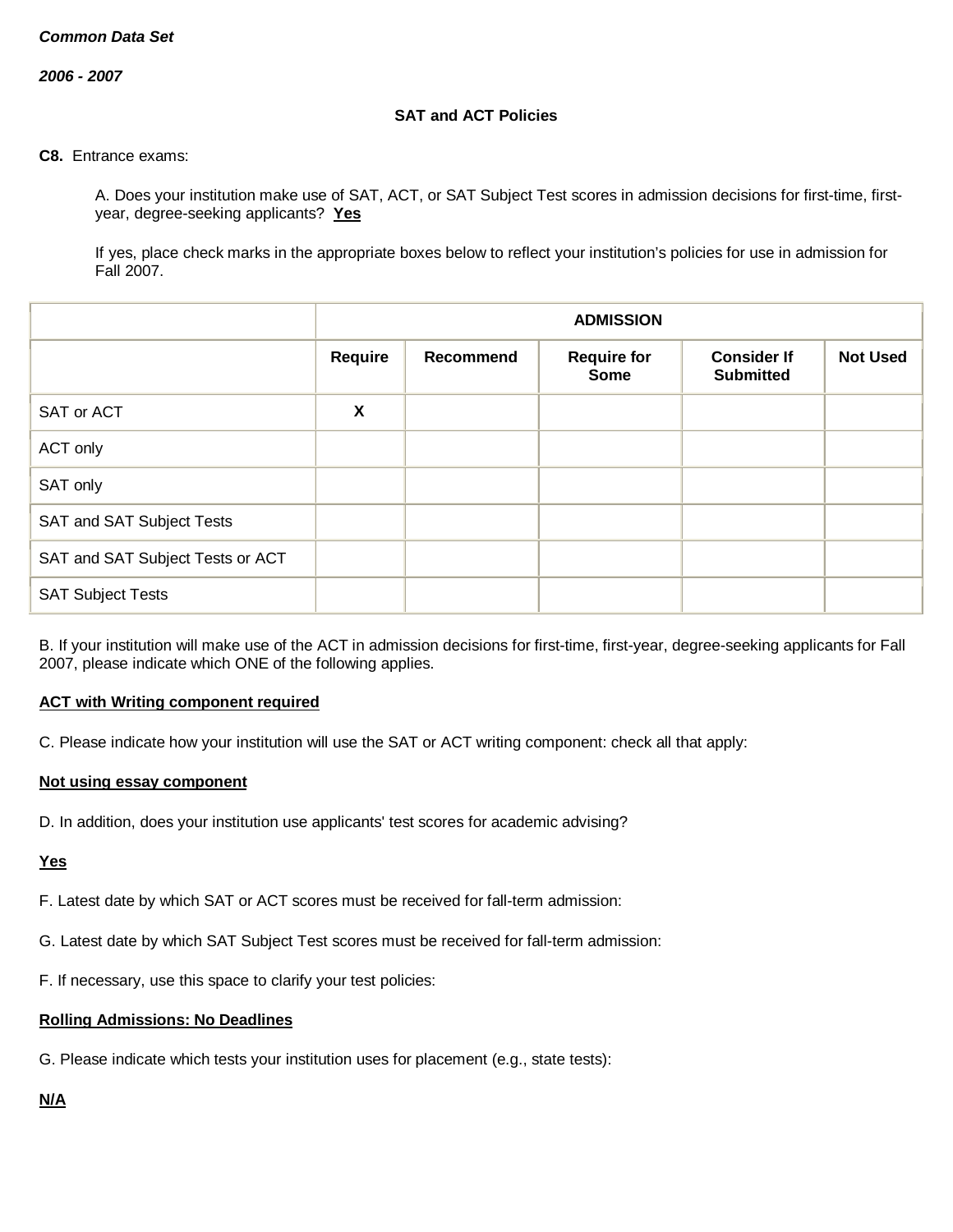## **Freshman Profile**

Provide percentages for ALL enrolled, degree-seeking, full-time and part-time, first-time, first-year (freshman) students enrolled in fall 2006, including students who began studies during summer, international students/nonresident aliens, and students admitted under special arrangements.

**C9.** Percent and number of first-time, first-year (freshman) students enrolled in fall 2006 who submitted national standardized (SAT/ACT) test scores:

Include information for ALL enrolled, degree-seeking, first-time, first-year (freshman) students who submitted test scores. Do not include partial test scores (e.g., mathematics scores but not verbal for a category of students) or combine other standardized test results (such as TOEFL) in this item. SAT scores should be recentered scores. The 25th percentile is the score that 25 percent scored at or below; the 75th percentile score is the one that 25 percent scored at or above.

Percent submitting SAT scores: **80%** Number submitting SAT scores: **431**

Percent submitting ACT scores: **18%** Number submitting ACT scores: **99**

|                      | 25th Percentile | <b>75th Percentile</b> |
|----------------------|-----------------|------------------------|
| <b>SAT I Verbal</b>  | 490             | 590                    |
| SAT I Math           | 510             | 610                    |
| <b>ACT Composite</b> | 20              | 23                     |
| <b>ACT English</b>   |                 |                        |
| <b>ACT Math</b>      |                 |                        |

Percent of first-time, first-year (freshman) students with scores in each range:

|         | <b>SAT I Verbal</b> | <b>SAT I Math</b> |
|---------|---------------------|-------------------|
| 700-800 | 1.9%                | 4.6%              |
| 600-699 | 22.7%               | 23.9%             |
| 500-599 | 46.9%               | 54.8%             |
| 400-499 | 28.1%               | 16.5%             |
| 300-399 | 0.5%                | 0.2%              |
| 200-299 | $0.0\%$             | $0.0\%$           |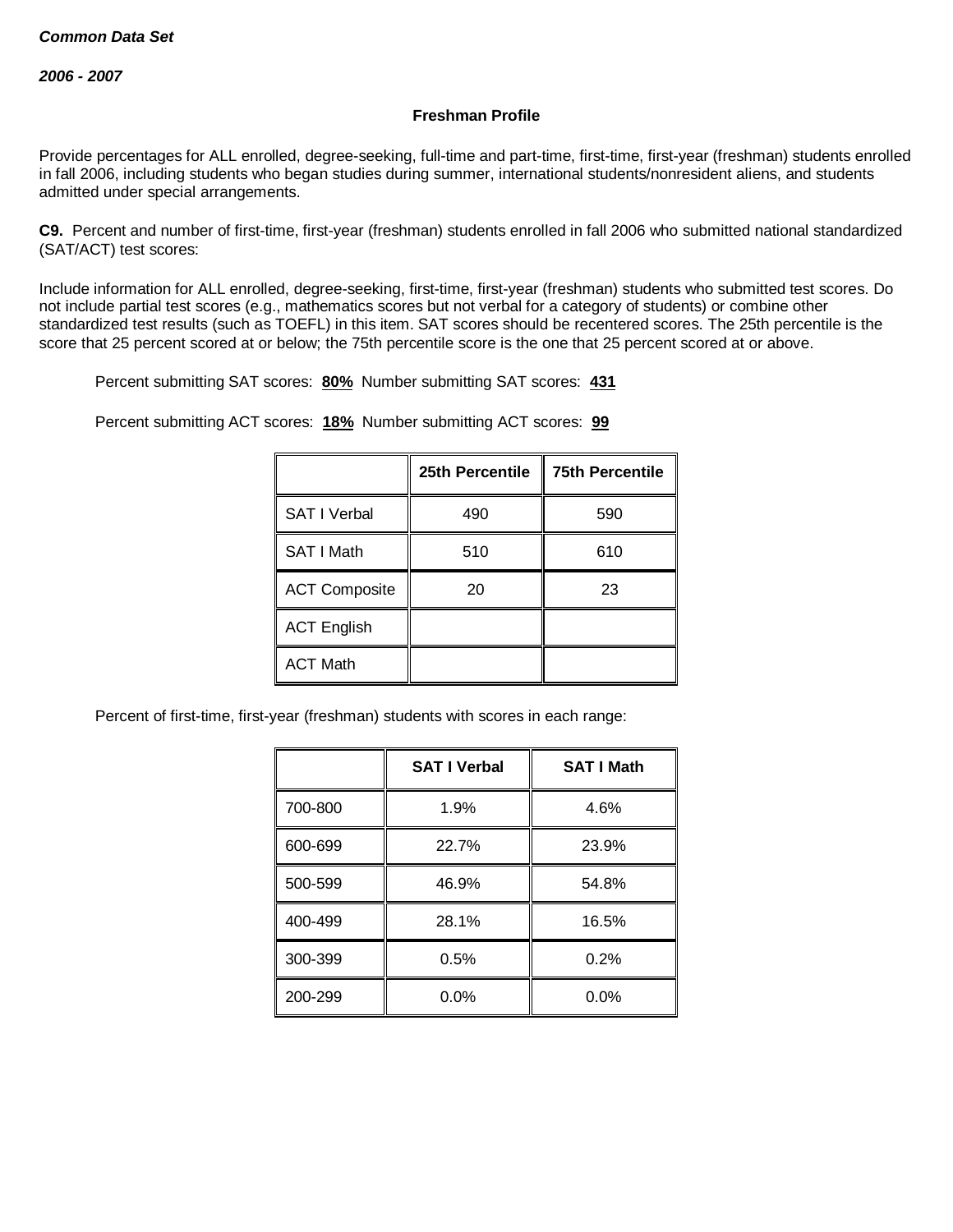### *2006 - 2007*

|                    | <b>ACT</b><br><b>Composite</b> | <b>ACT English</b> | <b>ACT Math</b> |
|--------------------|--------------------------------|--------------------|-----------------|
| 30-36              | 1.0%                           |                    |                 |
| 24-29              | 31.3%                          |                    |                 |
| 18-23              | 66.7%                          |                    |                 |
| $12 - 17$          | 1.0%                           |                    |                 |
| $6 - 11$           | 0.0%                           |                    |                 |
| Below <sub>6</sub> | 0.0%                           |                    |                 |

**C10.** Percent of all degree-seeking, first-time, first-year (freshman) students who had high school class rank within each of the following ranges (report information for those students from whom you collected high school rank information).

Percent in top tenth of high school graduating class: **12%**

Percent in top quarter of high school graduating class: **32%**

Percent in top half of high school graduating class: **69%**

Percent in bottom half of high school graduating class: **31%**

Percent in bottom quarter of high school graduating class: **6%**

Percent of total first-time, first-year (freshman) students who submitted high school class rank: **79%**

**C11.** Percentage of all enrolled, degree-seeking, first-time, first-year (freshman) students who had high school grade-point averages within each of the following ranges (using 4.0 scale). Report information only for those students from whom you collected high school GPA.

Percent who had GPA of 3.75 and higher: **23%**

Percent who had GPA between 3.50 and 3.74: **16%**

Percent who had GPA between 3.25 and 3.49: **19%**

Percent who had GPA between 3.00 and 3.24: **15%**

Percent who had GPA between 2.50 and 2.99: **22%**

Percent who had GPA between 2.00 and 2.49: **6%**

Percent who had GPA between 1.0 and 1.99: **0%**

Percent who had GPA below 1.0: **0%**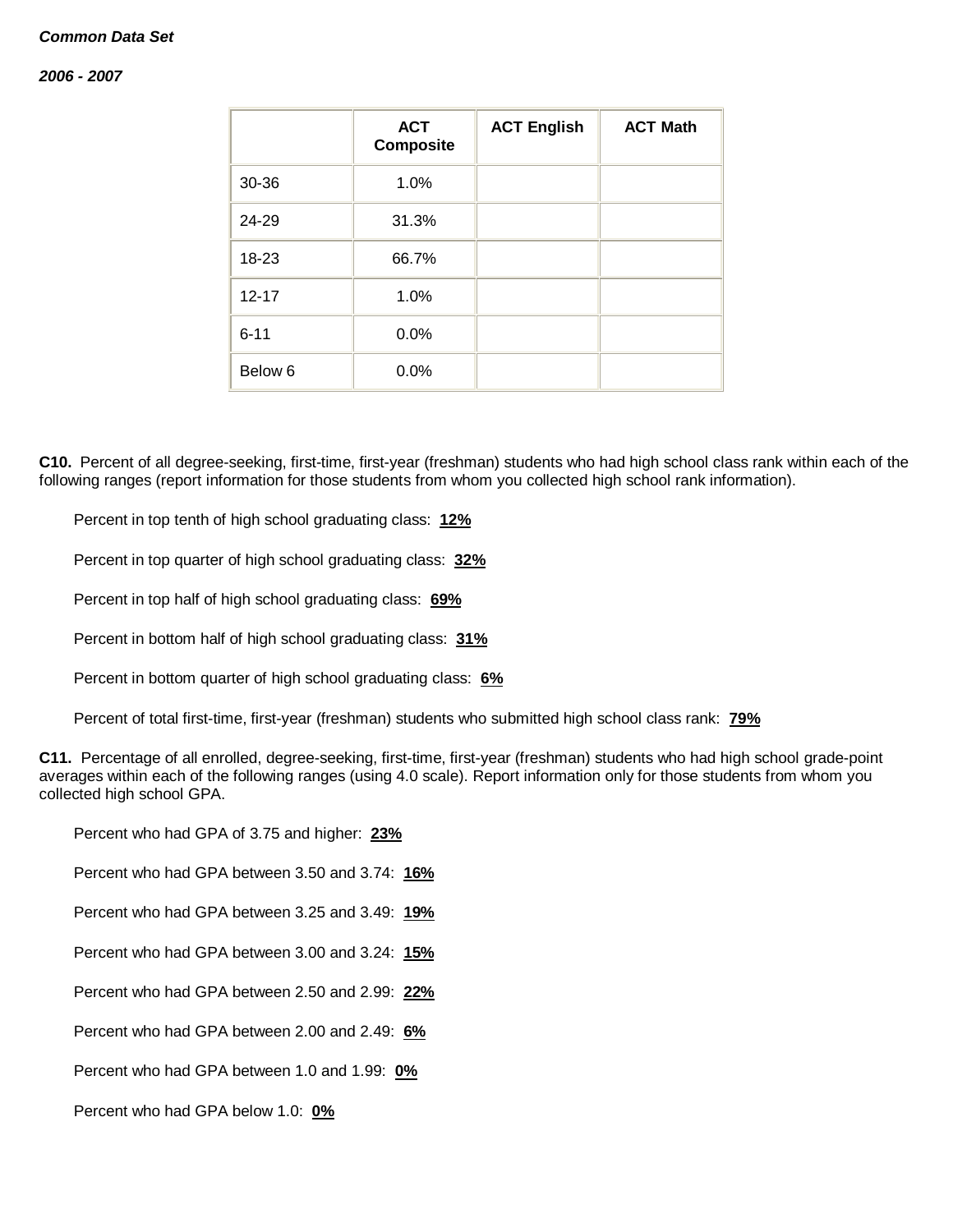*2006 - 2007*

**C12.** Average high school GPA of all degree-seeking, first-time, first-year (freshman) students who submitted GPA: **3.24**

Percent of total first-time, first-year (freshman) students who submitted high school GPA: **100%**

## **Admission Policies**

**C13.** Application fee:

Does your institution have an application fee? **Yes**

Amount of application fee: **\$40**

Can it be waived for applicants with financial need? **Yes**

If you have an application fee and an on-line application option, please indicate policy for students who apply on-line:

### **Same fee**

Can on-line application fee be waived for applicants with financial need? **No**

**C14.** Application closing date:

Does your institution have an application closing date? **No**

**C15.** Are first-time, first-year students accepted for terms other than the fall? **No**

**C16.** Notification to applicants of admission decision sent:

On a rolling basis beginning (date): **July 15**

**C17.** Reply policy for admitted applicants*:*

Must reply by (date): **May 1**

**C18.** Deferred admission: Does your institution allow students to postpone enrollment after admission? **No**

**C19.** Early admission of high school students: Does your institution allow high school students to enroll as full-time, first-time, first-year (freshman) students one year or more before high school graduation? **No**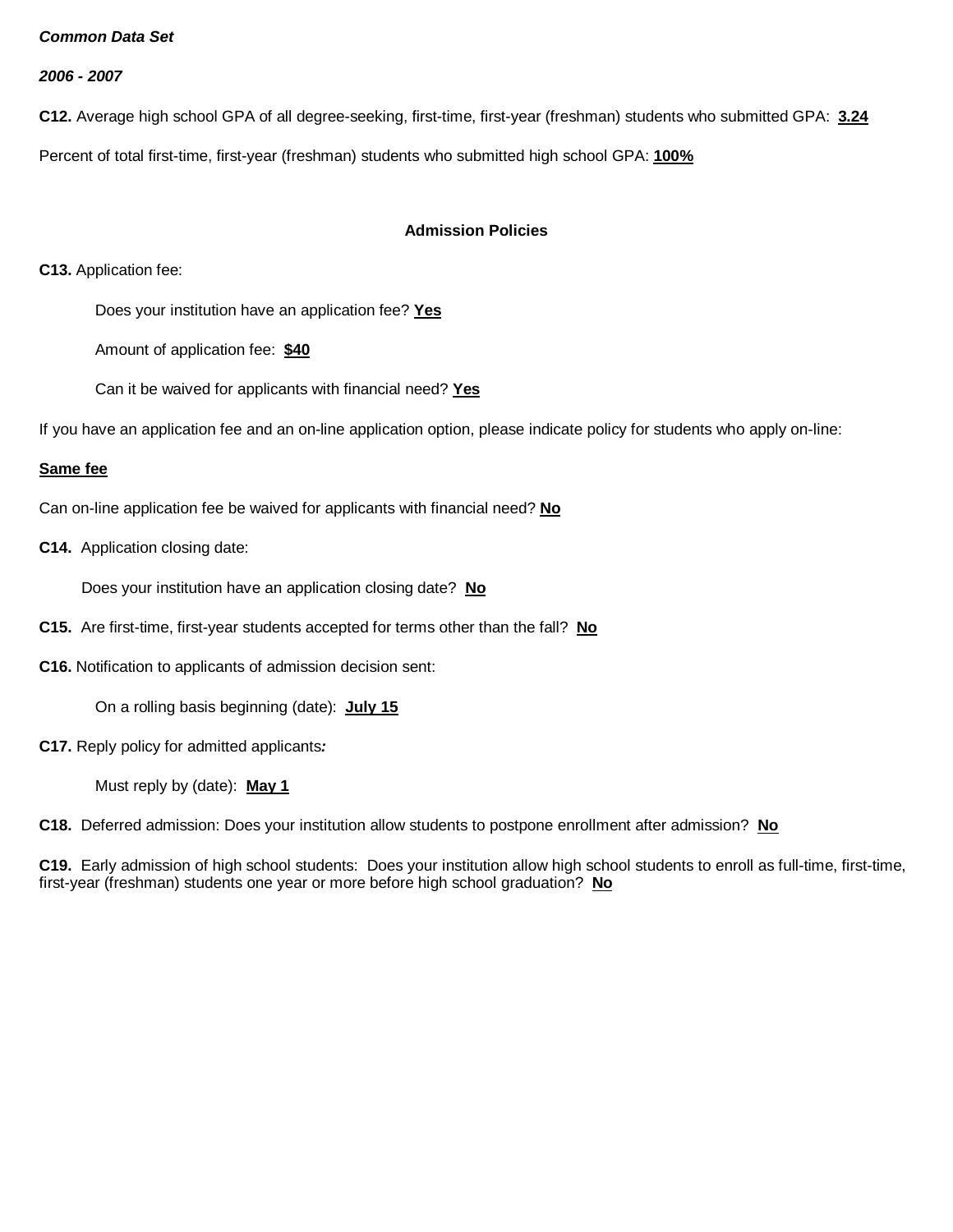## **Early Decision and Early Action Plans**

**C21.** Early decision: Does your institution offer an early decision plan (an admission plan that permits students to apply and be notified of an admission decision well in advance of the regular notification date and that asks students to commit to attending if accepted) for first-time, first-year (freshman) applicants for fall enrollment? **Yes**

First or only early decision plan closing date: **October 26**

First or only early decision plan notification date: **Rolling - as received**

For the Fall 2005 entering class:

Number of early decision plan applications received by your institution: **148**

Number of applicants admitted under early decision plan: **95**

Please provide significant details about your early decision plan:

### **Notified as application completed and evaluated.**

**C22.** Early action: Do you have a nonbinding early action plan whereby students are notified of an admission decision well in advance of the regular notification date but do not have to commit to attending your college? **No**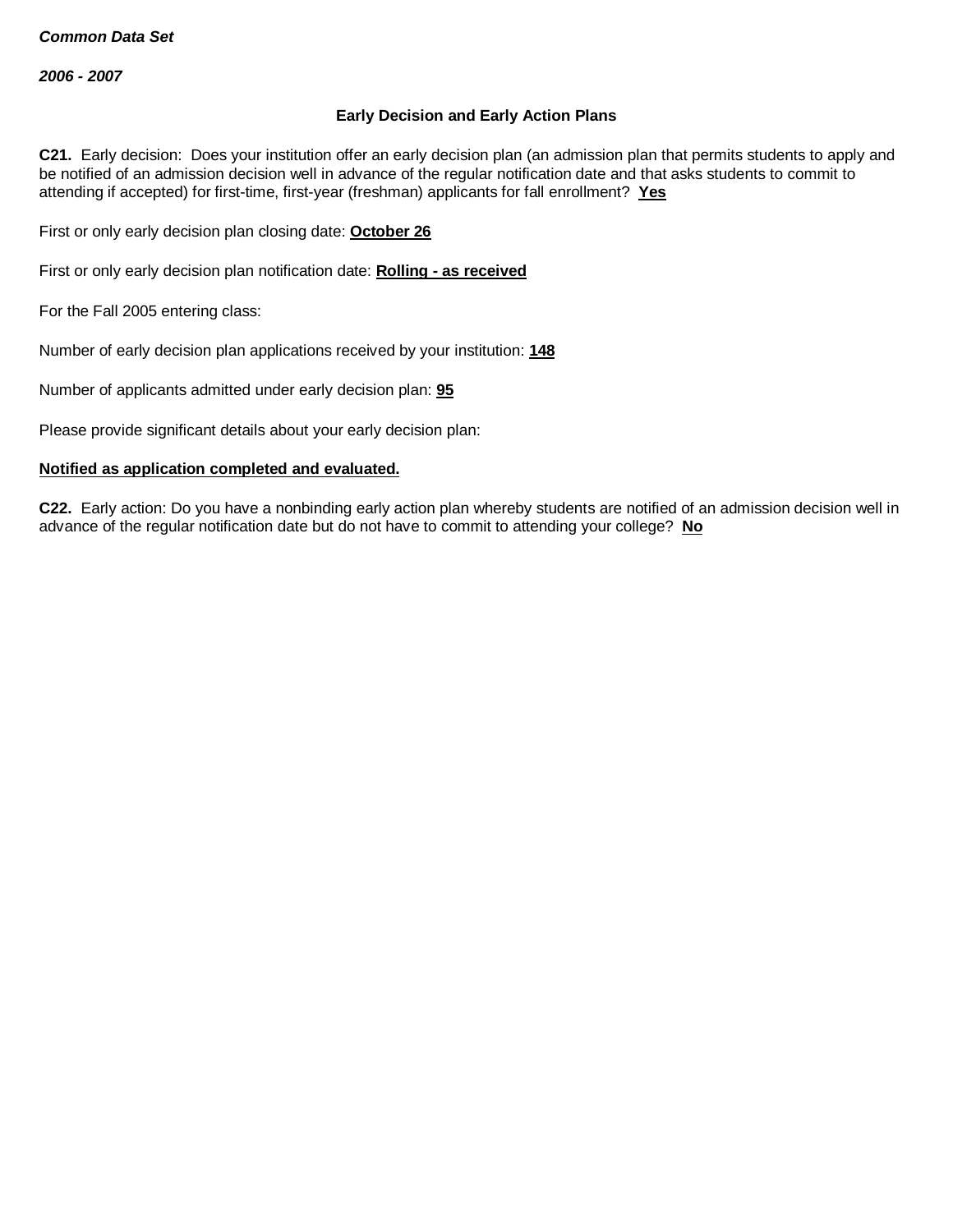*2006 - 2007*

# *D. Transfer Admission*

### **Fall Applicants**

**D1.** Does your institution enroll transfer students? **Yes**

If yes, may transfer students earn advanced standing credit by transferring credits earned from course work completed at other colleges/universities? **Yes**

**D2.** Provide the number of students who applied, were admitted, and enrolled as degree-seeking transfer students in fall 2006.

|       | <b>Applicants</b> | <b>Admitted</b><br><b>Applicants</b> | <b>Enrolled</b><br><b>Applicants</b> |
|-------|-------------------|--------------------------------------|--------------------------------------|
| Men   | 176               | 85                                   | 45                                   |
| Women | 16                | 12                                   |                                      |
| Total | 192               | 97                                   | 49                                   |

### **Application for Admission**

**D3.** Indicate terms for which transfers may enroll: **Fall**

**D4.** Must a transfer applicant have a minimum number of credits completed or else must apply as an entering freshman? **Yes**

If yes, what is the minimum number of credits and the unit of measure? **24 semester hours**

**D5.** Indicate all items required of transfer students to apply for admission:

|                                                         | <b>Required of</b><br>All | Recommended<br>of All | Recommended<br>of Some | <b>Required of</b><br><b>Some</b> | Not required |
|---------------------------------------------------------|---------------------------|-----------------------|------------------------|-----------------------------------|--------------|
| High school transcript                                  | X                         |                       |                        |                                   |              |
| College transcript(s)                                   | X                         |                       |                        |                                   |              |
| Essay or personal statement                             |                           |                       |                        |                                   | X            |
| Interview                                               |                           | X                     |                        |                                   |              |
| Standardized test scores                                | X                         |                       |                        |                                   |              |
| Statement of good standing<br>from prior institution(s) | $\boldsymbol{\mathsf{x}}$ |                       |                        |                                   |              |

**D6.** If a minimum high school grade point average is required of transfer applicants, specify: **2.00** (on a 4.00 scale)

**D7**. If a minimum college grade point average is required of transfer applicants, specify: **2.00** (on a 4.00 scale)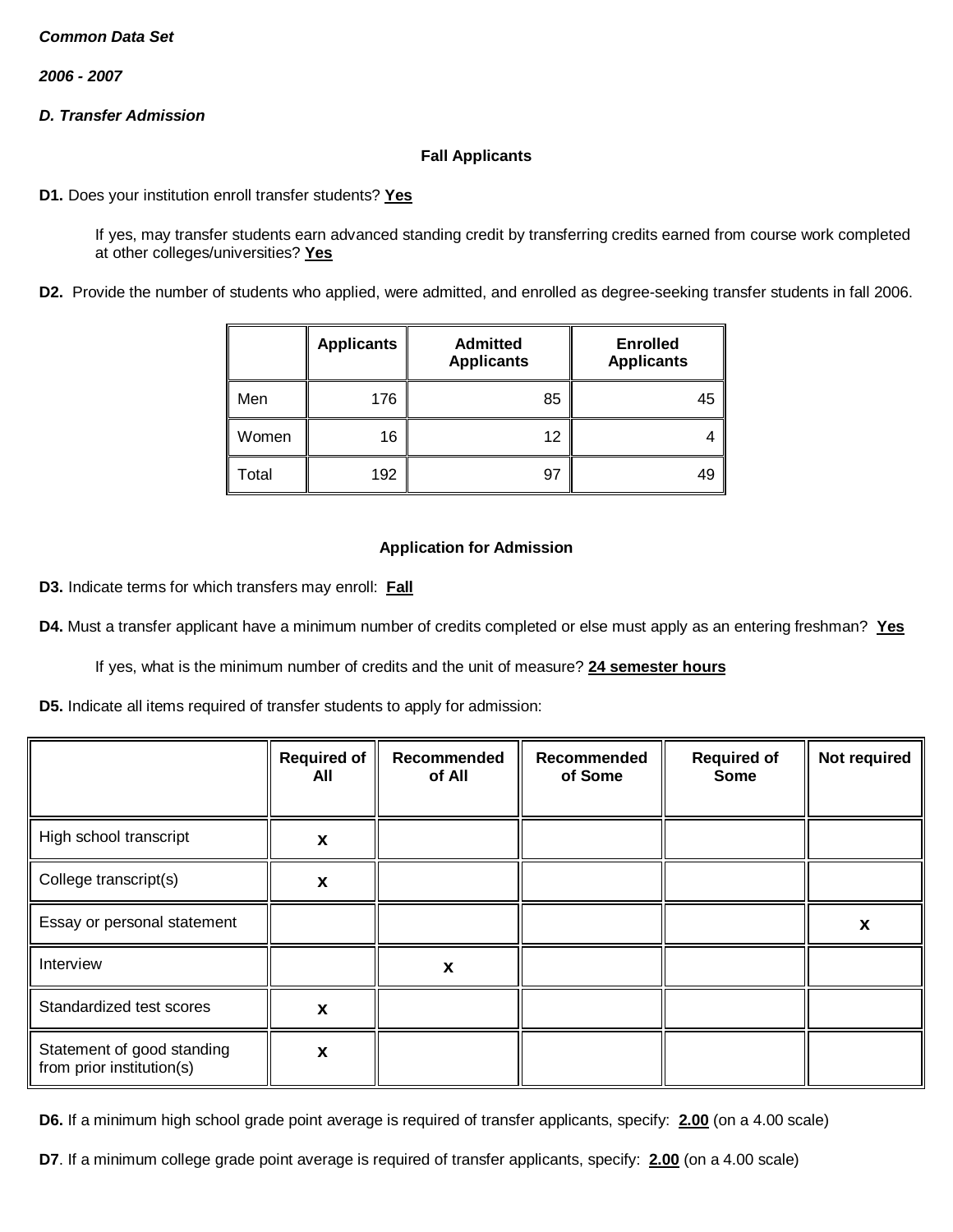### *2006 - 2007*

**D8**. List any other application requirements specific to transfer applicants: (none)

**D9.** List application priority, closing, notification, and candidate reply dates for transfer students. If applications are reviewed on a continuous or rolling basis, place a check mark in the "Rolling admission" column.

|        | <b>Priority Date</b> | <b>Closing Date</b> | <b>Notification</b><br><b>Date</b> | <b>Reply Date</b> | <b>Rolling</b><br><b>Admission</b> |
|--------|----------------------|---------------------|------------------------------------|-------------------|------------------------------------|
| Fall   |                      |                     |                                    |                   | X                                  |
| Winter |                      |                     |                                    |                   | X                                  |
| Spring |                      |                     |                                    |                   | X                                  |
| Summer |                      |                     |                                    |                   | X                                  |

**D10.** Does an open admission policy, if reported, apply to transfer students? **No**

**D11**. Describe additional requirements for transfer admission, if applicable: (none)

### **Transfer Credit Policies**

- **D12.** Report the lowest grade earned for any course that may be transferred for credit: **C**
- **D13.** Maximum number of credits or courses that may be transferred from a two-year institution:
	- Number Unit type
- **D14.** Maximum number of credits or courses that may be transferred from a four-year institution:
	- Number **Unit type**
- **D15.** Minimum number of credits that transfers must complete at your institution to earn an associate degree: **N/A**
- **D16.** Minimum number of credits that transfers must complete at your institution to earn a bachelor's degree: **(see D17)**
- **D17.** Describe other transfer credit policies:

### **1. A transfer student must have completed a minimum of two semesters as a full-time student (minimum 12 hours each semester) maintaining a GPR of 2.0 (on a 4.0 scale).**

## **2. Students are required to earn at The Citadel a minimum of one-half the semester hours prescribed for their major course of study.**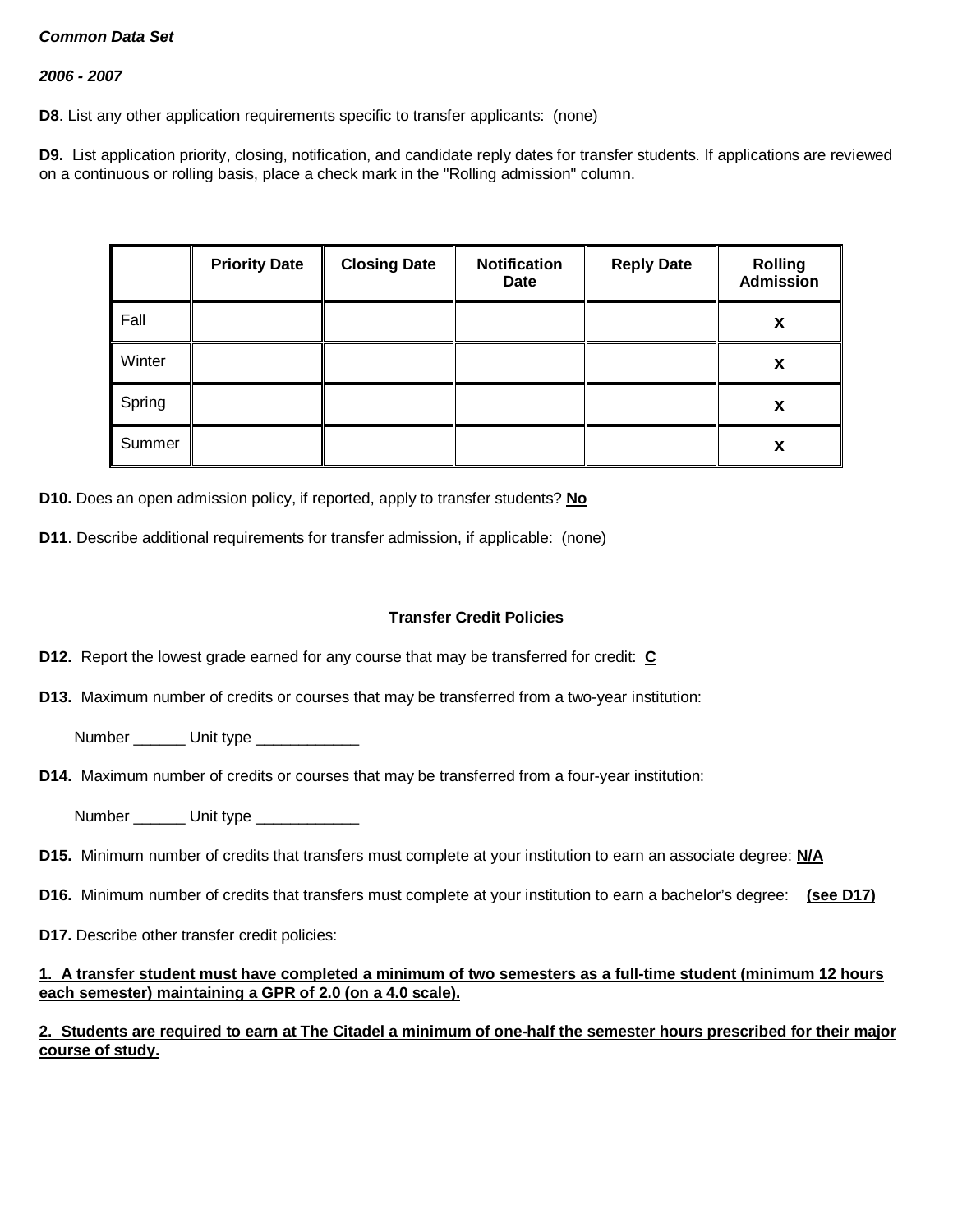*2006 - 2007*

# *E. Academic Offerings and Policies*

**E1.** Special study options: Identify those programs available at your institution. Refer to the glossary for definitions.

| Cooperative (work-study) program   |
|------------------------------------|
| Double major                       |
| English as a Second Language (ESL) |
| Honors program                     |
| Independent study                  |
| Internships                        |
| Study abroad                       |
| Teacher certification program      |

# **E3.** Areas in which all or most students are required to complete some course work prior to graduation:

| Computer literacy                 |
|-----------------------------------|
| English (including composition)   |
| Foreign languages                 |
| History                           |
| Other: ROTC                       |
| Mathematics                       |
| Sciences (biological or physical) |
| Social science                    |
|                                   |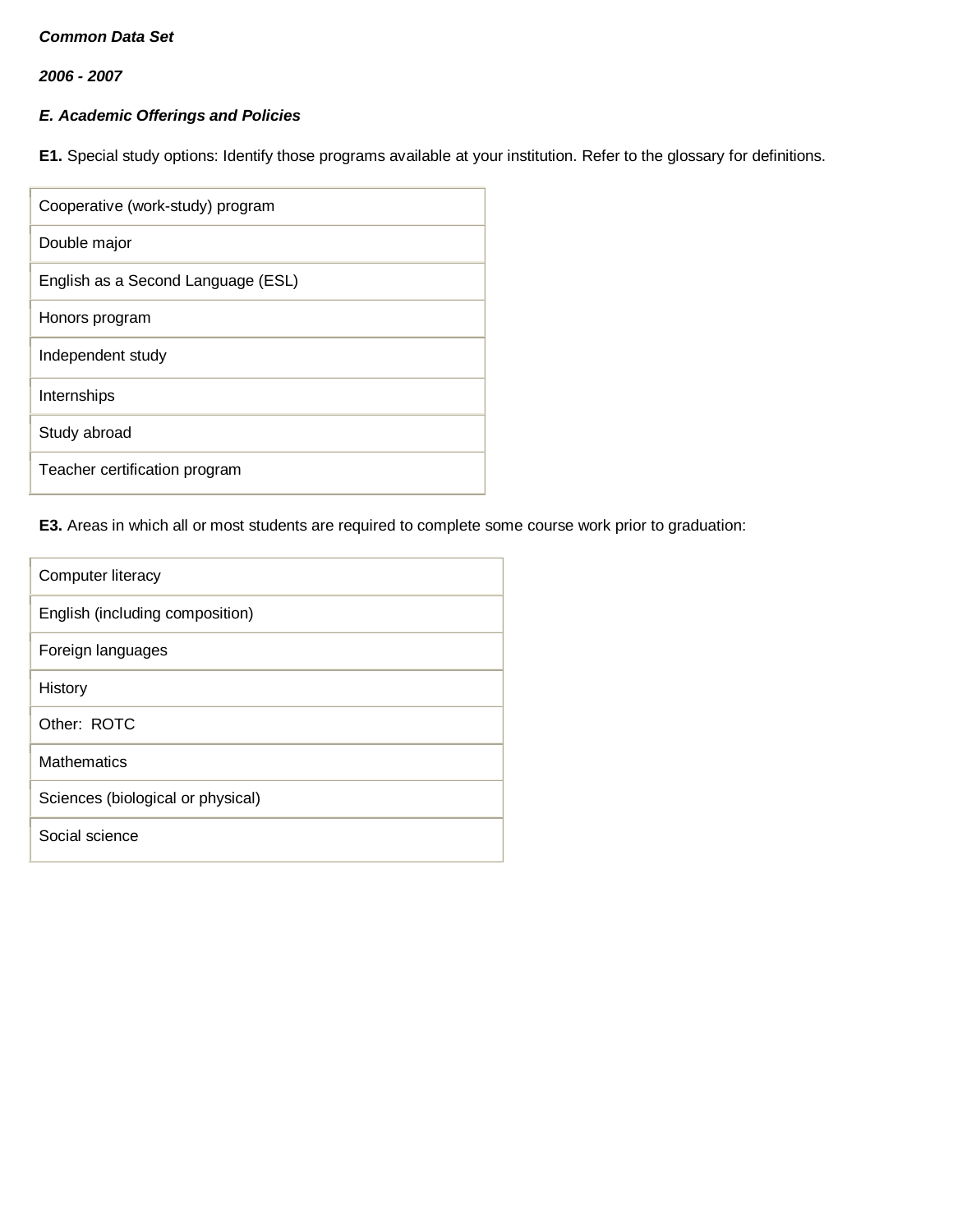*2006 - 2007*

# *F. Student Life*

**F1.** Percentages of first-time, first-year (freshman) students and all degree-seeking undergraduates enrolled in fall 2006 who fit the following categories:

|                                                                                 | First-time, first-year<br>(freshman) students | <b>Undergraduates</b> |
|---------------------------------------------------------------------------------|-----------------------------------------------|-----------------------|
| Percent who are from out of state (exclude international/nonresident<br>aliens) | 55%                                           | 51%                   |
| Percent of men who join fraternities                                            | N/A                                           | M/A                   |
| Percent of women who join sororities                                            | N/A                                           | N/A                   |
| Percent who live in college-owned, -operated, or -affiliated housing            | <u>100%</u>                                   | <u>100%</u>           |
| Percent who live off campus or commute                                          | M/A                                           | M/A                   |
| Percent of students age 25 and older                                            | 0%                                            | <u>5%</u>             |
| Average age of full-time students                                               | <u>18</u>                                     | 20                    |
| Average age of all students (full- and part-time)                               | 18                                            | 20                    |

**F2.** Activities offered: Identify those programs available at your institution.

| <b>Choral groups</b> | <b>Marching band</b>   | <b>Student government</b> |
|----------------------|------------------------|---------------------------|
| <b>Concert band</b>  | <b>Music ensembles</b> | <b>Student newspaper</b>  |
| Drama/theater        | Pep band               | Yearbook                  |
| Literary magazine    | Jazz band              |                           |

**F3.** ROTC (program offered in cooperation with Reserve Officers' Training Corps)

Army ROTC is offered: **On campus.**

Naval ROTC is offered: **On campus.**

Air Force ROTC is offered: **On campus.**

**F4.** Housing: Check all types of college-owned, -operated, or -affiliated housing available for undergraduates at your institution. **Coed dorms**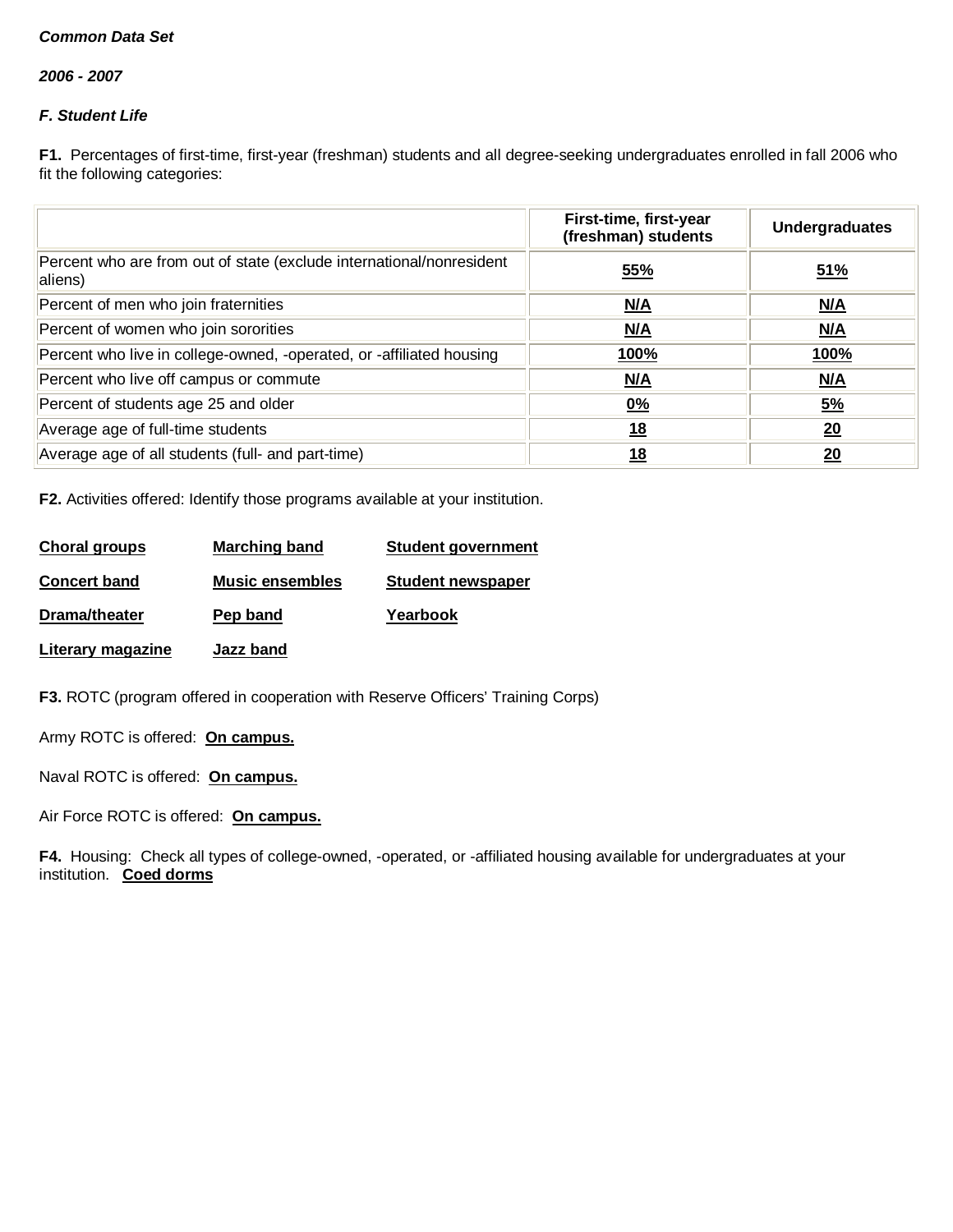*2006 - 2007*

# *G. Annual Expenses*

Provide 2007-2008 academic year costs for the following categories that are applicable to your institution.

### **G1. Undergraduate full-time tuition, required fees, room and board**

List the typical tuition, required fees, and room and board for a full-time undergraduate student for the FULL 2007- 2008 academic year (30 semester hours or 45 quarter hours for institutions that derive annual tuition by multiplying credit hour cost by number of credits). A full academic year refers to the period of time generally extending from September to June; usually equated to two semesters, two trimesters, three quarters, or the period covered by a fourone-four plan. Room and board is defined as double occupancy and 19 meals per week or the maximum meal plan. **Required fees** include only charges that all full-time students must pay that are *not* included in tuition (e.g., registration, health, or activity fees.) Do *not* include optional fees (e.g., parking, laboratory use).

|                                     | <b>FIRST-YEAR</b> | <b>UNDERGRADUATES</b> |
|-------------------------------------|-------------------|-----------------------|
| <b>Required Tuition &amp; Fees:</b> |                   |                       |
| In-state (out-of-district):         | \$7,735           | \$7,735               |
| Out-of-state:                       | \$19,291          | \$19,291              |
| NONRESIDENT ALIENS                  | \$19,291          | \$19,291              |
| ROOM AND BOARD (on-<br>campus):     | \$5,390           | \$5,390               |

NOTE: Students in the Corps of Cadets are required to pay \$1,000 in fees unique to The Citadel which include laundry and dry cleaning charges and infirmary fees. In addition, freshmen pay a \$5,470 deposit and upperclassmen pay a \$1,630 deposit for uniforms, books, and supplies.

**G2. Number of credits per term a student can take for the stated full-time tuition: 12 minimum**

**G3. Do tuition and fees vary by year of study (e.g., sophomore, junior, senior)? No**

**G5. Provide the estimated expenses for a typical full-time undergraduate student:**

|                     | <b>Residents</b> | <b>Commuters (living at home)</b> | <b>Commuters (not living at</b><br>home) |
|---------------------|------------------|-----------------------------------|------------------------------------------|
| Books and supplies: |                  |                                   |                                          |
| Room only:          |                  |                                   |                                          |
| Board only:         |                  |                                   |                                          |
| Transportation:     |                  |                                   |                                          |
| Other expenses:     |                  |                                   |                                          |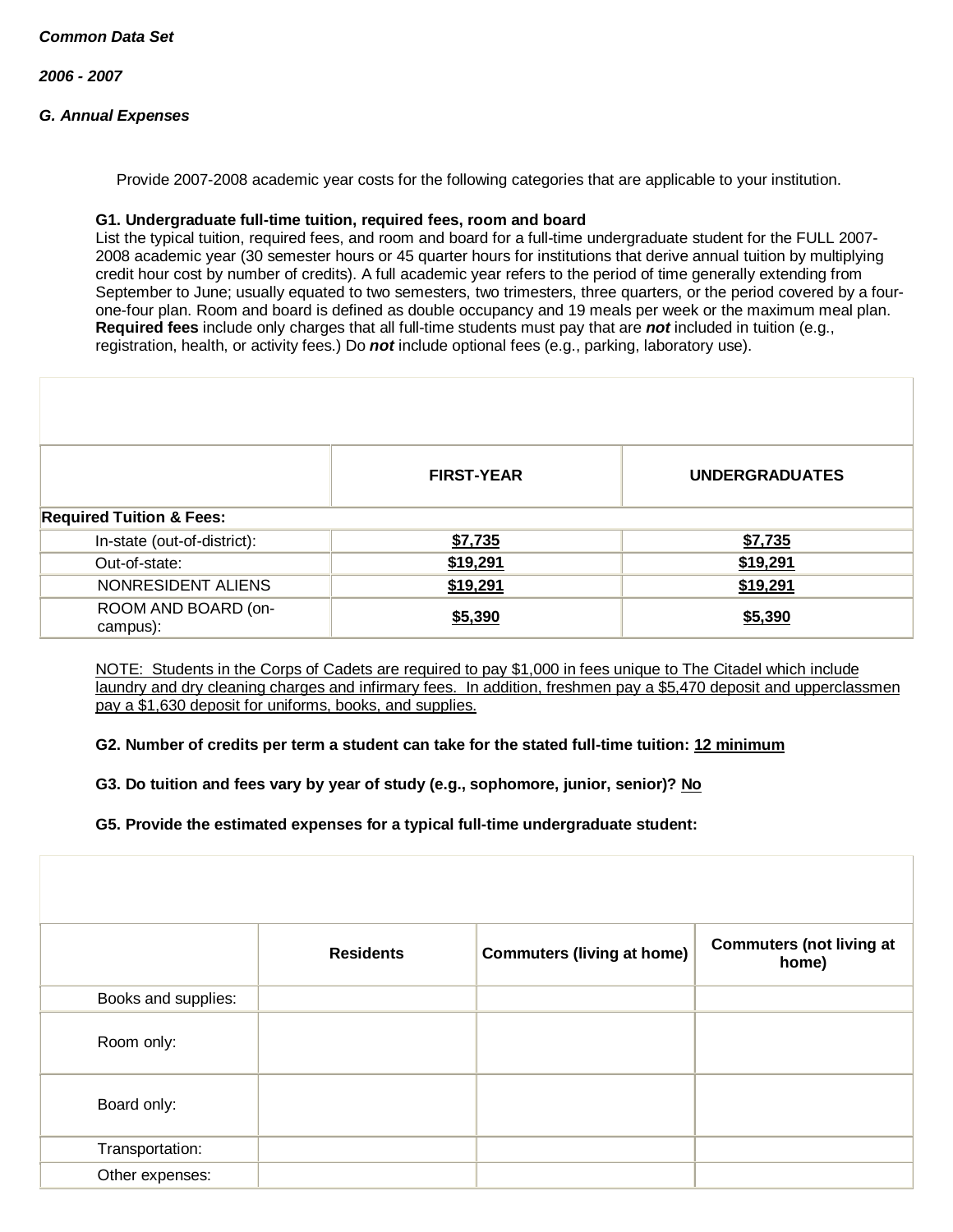*2006 - 2007*

# **G6. Undergraduate per-credit-hour charges (tuition only):**

| <b>PUBLIC INSTITUTIONS:</b><br>In-district: | \$239       |
|---------------------------------------------|-------------|
|                                             | \$239       |
| In-state (out-of-district):                 |             |
| Out-of-state:                               | \$458       |
| <b>NONRESIDENT ALIENS:</b>                  | <b>¢458</b> |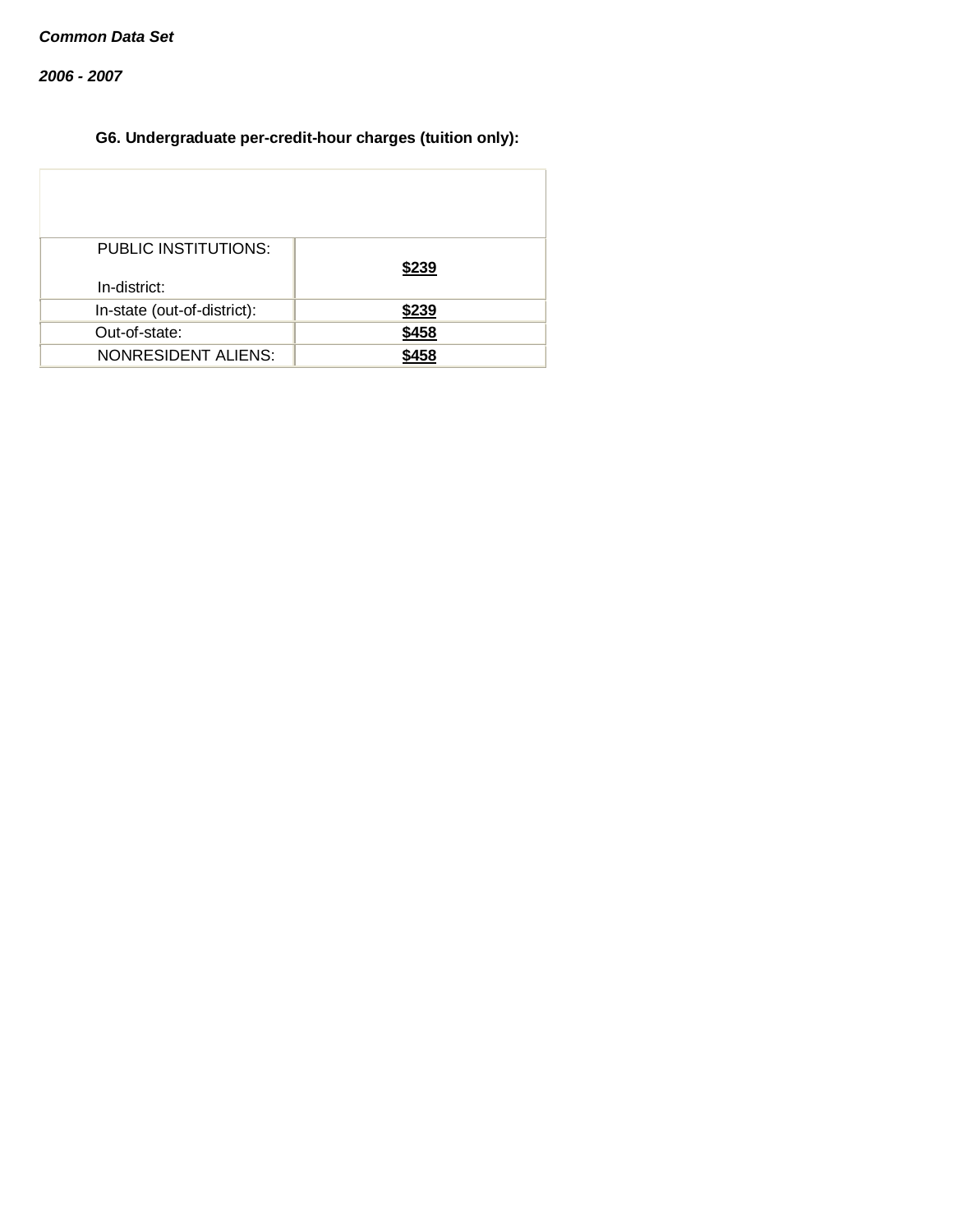*2006 - 2007*

*H. Financial Aid*

### **Aid Awarded to Enrolled Undergraduates**

**H1.** Enter total dollar amounts awarded to enrolled full-time and less than full-time degree-seeking undergraduates (using the same cohort reported in CDS Question B1, "total degree-seeking" undergraduates) in the following categories. Include aid awarded to international students (i.e., those not qualifying for federal aid). Aid that is non-need-based but that was used to meet need should be reported in the need-based aid columns.

Indicate the academic year for which data are reported for items H1, H2, H2A, and H6 below:

### **2006-2007 estimated**

Which needs-analysis methodology does your institution use in awarding institutional aid?

|                                                                                                                                                                                           | Need-based | Non-need-based |
|-------------------------------------------------------------------------------------------------------------------------------------------------------------------------------------------|------------|----------------|
|                                                                                                                                                                                           | \$         | \$             |
| <b>Scholarships/Grants</b>                                                                                                                                                                |            |                |
| Federal                                                                                                                                                                                   | 1,058,743  |                |
| State (i.e., all states, not only the state in which your<br>institution is located)                                                                                                      | 1,014,873  | 890,031        |
| Institutional (endowment, alumni, or other institutional<br>awards) and external funds awarded by the college<br>excluding athletic aid and tuition waivers (which are<br>reported below) | 2,230,191  | 1,756,082      |
| Scholarships/grants from external sources (e.g., Kiwanis,<br>National Merit) not awarded by the college                                                                                   | 2,339,996  | 2,480,068      |
| <b>Total Scholarships/Grants</b>                                                                                                                                                          | 6,643,803  | 5,126,181      |
| Self-Help                                                                                                                                                                                 |            |                |
| Student loans from all sources (excluding parent loans)                                                                                                                                   | 4,273,054  | 2,460,671      |
| <b>Federal Work-Study</b>                                                                                                                                                                 | 17,988     |                |
| State and other (e.g., institutional) study/employment (Note:<br>Excludes Federal Work-Study captured above)                                                                              | 0          | 0              |
| <b>Total Self-Help</b>                                                                                                                                                                    | 4,291,042  | 2,460,671      |
| <b>Parent Loans</b>                                                                                                                                                                       | 5,070,425  | 3,636,508      |
| <b>Tuition Waivers</b>                                                                                                                                                                    |            |                |
| <b>Athletic Awards</b>                                                                                                                                                                    | 1,411,245  | 1,563,957      |

## **Federal methodology (FM)**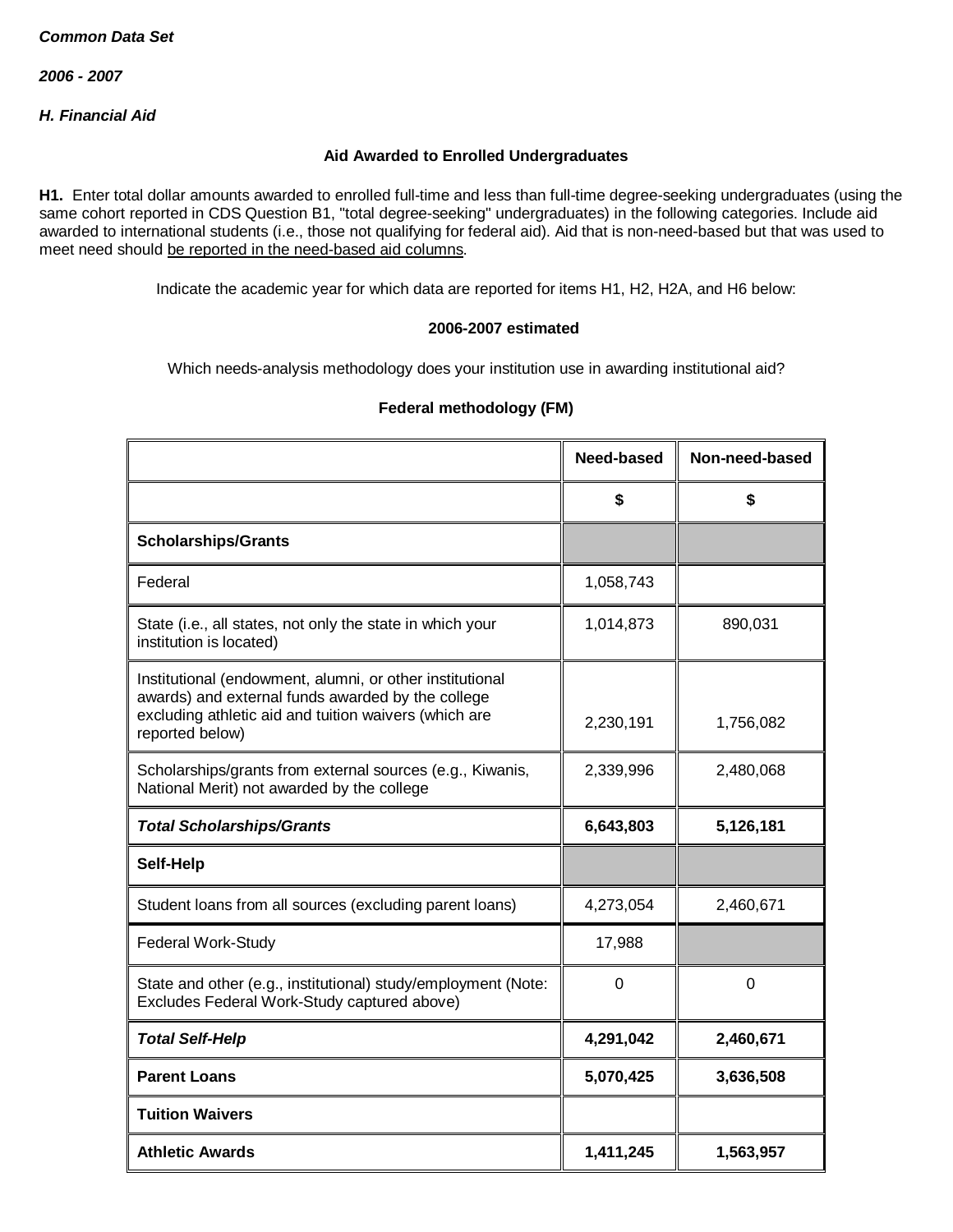*2006 - 2007*

# **H2.** Number of Enrolled Students Awarded Aid:

|                                                                                                                                                                                                                                                                                           | <b>First-time</b><br><b>Full-time</b><br><b>Freshmen</b> | <b>Full-time</b><br><b>Undergrad</b><br>(Incl. Fresh) | Less Than<br><b>Full-time</b><br><b>Undergrad</b> |
|-------------------------------------------------------------------------------------------------------------------------------------------------------------------------------------------------------------------------------------------------------------------------------------------|----------------------------------------------------------|-------------------------------------------------------|---------------------------------------------------|
| a) Number of degree-seeking undergraduate students (CDS Item B1 if<br>reporting on Fall 2005 cohort)                                                                                                                                                                                      | 538                                                      | 2,133                                                 | 43                                                |
| b) Number of students in line a who applied for need-based financial aid                                                                                                                                                                                                                  | 443                                                      | 1,459                                                 | 34                                                |
| c) Number of students in line <b>b</b> who were determined to have financial need                                                                                                                                                                                                         | 312                                                      | 1,084                                                 | 24                                                |
| d) Number of students in line c who were awarded any financial aid                                                                                                                                                                                                                        | 300                                                      | 1,047                                                 | 10                                                |
| e) Number of students in line d who were awarded any need-based scholarship<br>or grant aid                                                                                                                                                                                               | 220                                                      | 693                                                   | 6                                                 |
| f) Number of students in line d who were awarded any need-based self-help<br>aid                                                                                                                                                                                                          | 182                                                      | 771                                                   | 8                                                 |
| g) Number of students in line d who were awarded any non-need-based<br>scholarship or grant aid                                                                                                                                                                                           | 86                                                       | 398                                                   | $\Omega$                                          |
| h) Number of students in line d whose need was fully met (exclude PLUS<br>loans, unsubsidized loans, and private alternative loans)                                                                                                                                                       | 28                                                       | 137                                                   | 0                                                 |
| i) On average, the percentage of need that was met of students who were<br>awarded any need-based aid. Exclude any aid that was awarded in excess of<br>need as well as any resources that were awarded to replace EFC (PLUS loans.<br>unsubsidized loans, and private alternative loans) | 63%                                                      | 67%                                                   | 10%                                               |
| j) The average financial aid package of those in line d. Exclude any resources<br>that were awarded to replace EFC (PLUS loans, unsubsidized loans, and<br>private alternative loans)                                                                                                     | \$9,485                                                  | \$9,521                                               | \$5,068                                           |
| k) Average need-based scholarship or grant award of those in line e                                                                                                                                                                                                                       | \$6,778                                                  | \$5,775                                               | \$2,292                                           |
| I) Average need-based self-help award (excluding PLUS loans, unsubsidized<br>loans, and private alternative loans) of those in line f                                                                                                                                                     | \$2,707                                                  | \$3,746                                               | \$3,948                                           |
| m) Average need-based loan (excluding PLUS loans, unsubsidized loans, and<br>private alternative loans) of those in line f who were awarded a need-based<br>loan                                                                                                                          | \$2,707                                                  | \$3,746                                               | \$3,948                                           |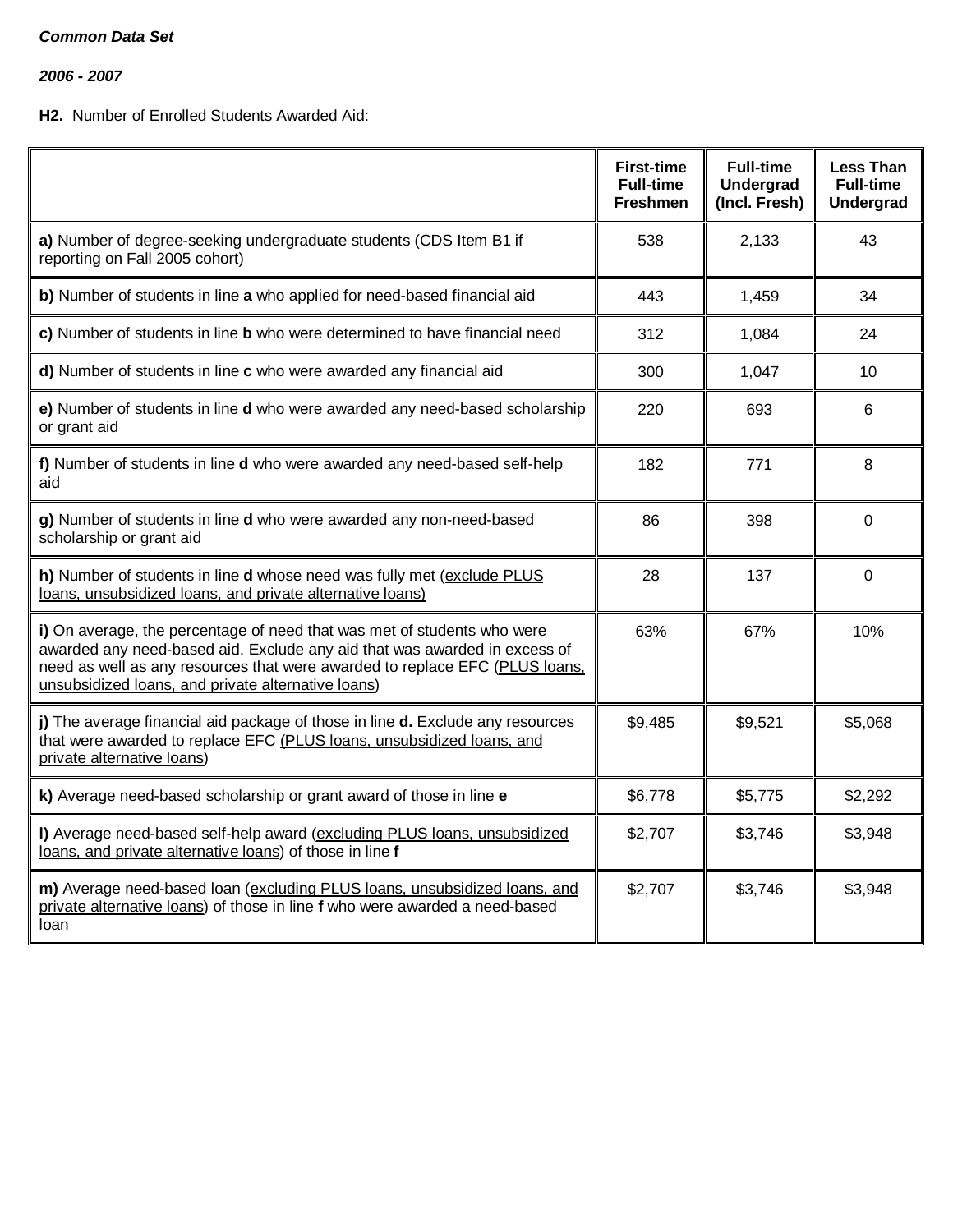*2006 - 2007*

**H2A.** Number of Enrolled Students Receiving Non-need-based Scholarships and Grants:

|                                                                                                                                                                                                                  | <b>First-time</b><br><b>Full-time</b><br><b>Freshmen</b> | <b>Full-time</b><br>Undergrad<br>(Incl. Fresh) | <b>Less Than</b><br><b>Full-time</b><br><b>Undergrad</b> |
|------------------------------------------------------------------------------------------------------------------------------------------------------------------------------------------------------------------|----------------------------------------------------------|------------------------------------------------|----------------------------------------------------------|
| n) Number of students in line a who had no financial need and who were<br>awarded institutional non-need-based scholarship or grant aid (exclude those<br>who were awarded athletic awards and tuition benefits) | 77                                                       | 192                                            | 0                                                        |
| o) Average dollar amount of institutional non-need-based scholarship and grant<br>aid awarded to students in line <b>n</b>                                                                                       | \$7,527                                                  | \$9,414                                        | \$0                                                      |
| p) Number of students in line a who were awarded an institutional non-need-<br>based athletic scholarship or grant                                                                                               | 8                                                        | 110                                            | 0                                                        |
| q) Average dollar amount of institutional non-need-based athletic scholarships<br>and grants awarded to students in line p                                                                                       | \$13,332                                                 | \$14,873                                       | \$0                                                      |

**H4.** Percentage of the undergraduate class who borrowed at any time through any loan programs (institutional, state, Federal Perkins, Federal Stafford Subsidized and Unsubsidized, private loans that were certified by your institution, etc.; exclude parent loans). Include both Federal Direct Student Loans and Federal Family Education Loans. **37 %**

**H4a.** Percentage of the undergraduate class who borrowed at any time through federal loan programs -- Federal Perkins, Federal Stafford Subsidized and Unsubsidized. Include both Federal Direct Student Loans and Federal Family Education Loans. Exclude all institutional, state, private alternative loans and parent loans. **37 %**

**H5.** Report the average per-borrower cumulative undergraduate indebtedness of those in line H4. **\$17,439**

**H5a.** Report the average per-borrower cumulative undergraduate indebtedness through federal loan programs -- Federal Perkins, Federal Stafford Subsidized and Unsubsidized. Include both Federal Direct Student Loans and Federal Family Education Loans. Exclude all institutional, state, private alternative loans and parent loans. **\$14,705**

## **Aid to Undergraduate Degree-seeking Nonresident Aliens**

**H6.** Indicate your institution's policy regarding institutional scholarship and grant aid for undergraduate degree-seeking nonresident aliens: **Institutional non-need-based scholarship or grant aid is available**

If institutional financial aid is available for undergraduate degree-seeking nonresident aliens, provide the number of undergraduate degree-seeking nonresident aliens who were awarded need-based or non-need-based aid: **19**

Average dollar amount of institutional financial aid awarded to undergraduate degree-seeking nonresident aliens: **\$19,705**

Total dollar amount of institutional financial aid awarded to undergraduate degree-seeking nonresident aliens: **\$236,464**

**H7.** Check off all financial aid forms nonresident alien first-year financial aid applicants must submit:

## **International Student's Financial Aid Application**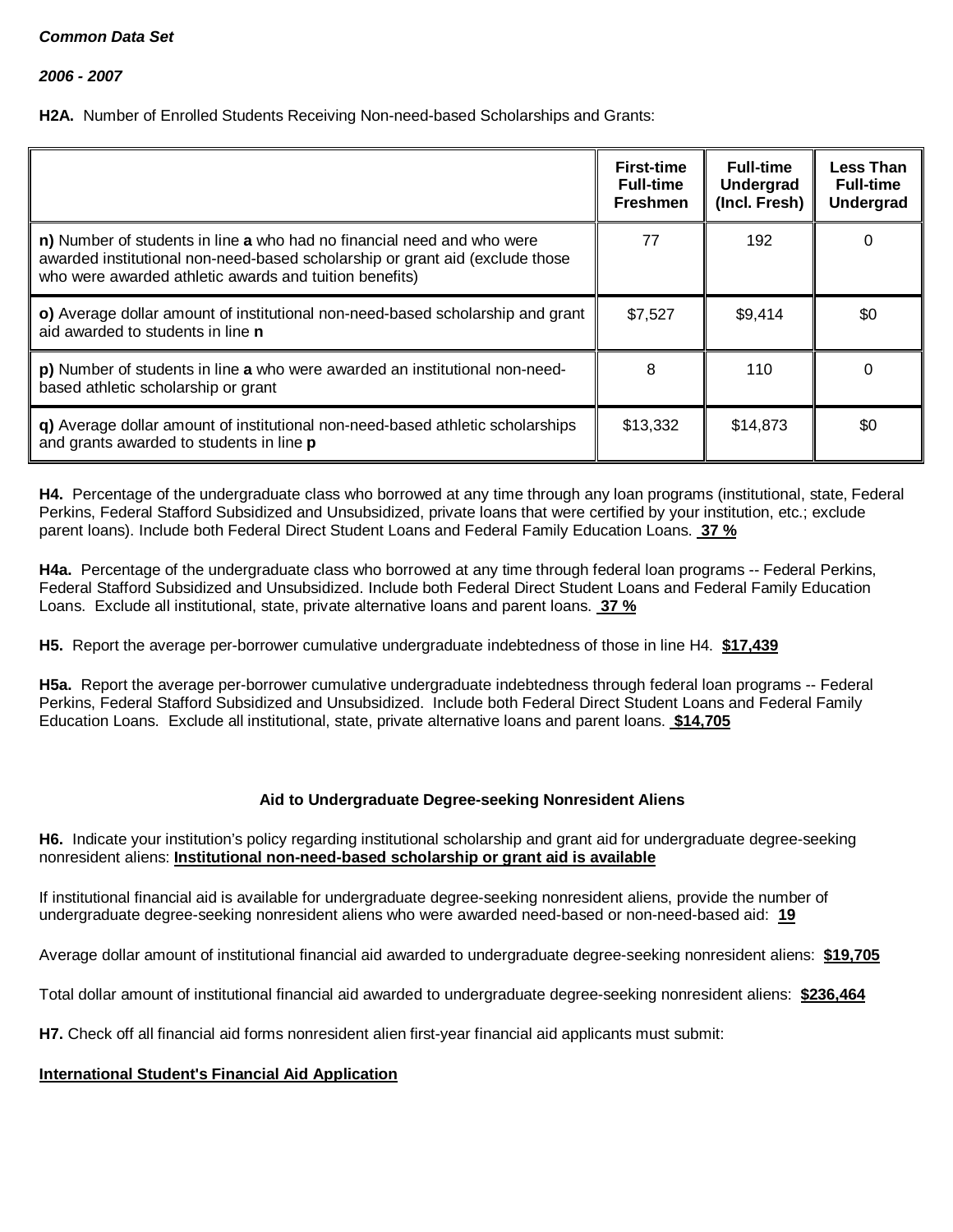*2006 - 2007*

### **Process for First-Year/Freshman Students**

**H8.** Check off all financial aid forms domestic first-year (freshman) financial aid applicants must submit: **FAFSA**

**H9.** Indicate filing dates for first-year (freshman) students:

Priority date for filing required financial aid forms: **March 1**

Deadline for filing required financial aid forms: **applications processed on a rolling basis**

**H10.** Indicate notification dates for first-year (freshman) students:

Students notified on or about (date): **April 1**

Students notified on a rolling basis - starting date **April 1**

**H11.** Indicate reply dates: **Students must reply within 4 weeks of notification.**

### **Types of Aid Available**

Please check off all types of aid available to undergraduates at your institution:

**H12. Loans** 

## **FEDERAL DIRECT STUDENT LOAN PROGRAM (DIRECT LOAN):**

**Direct Subsidized Stafford Loans**

**Direct Unsubsidized Stafford Loans**

**Direct PLUS Loans**

**Federal Perkins Loans**

**H13.** Scholarships and Grants

### **Need-based:**

**Federal Pell**

**SEOG**

**State scholarships/grants**

**College/university scholarship or grant aid from institutional funds**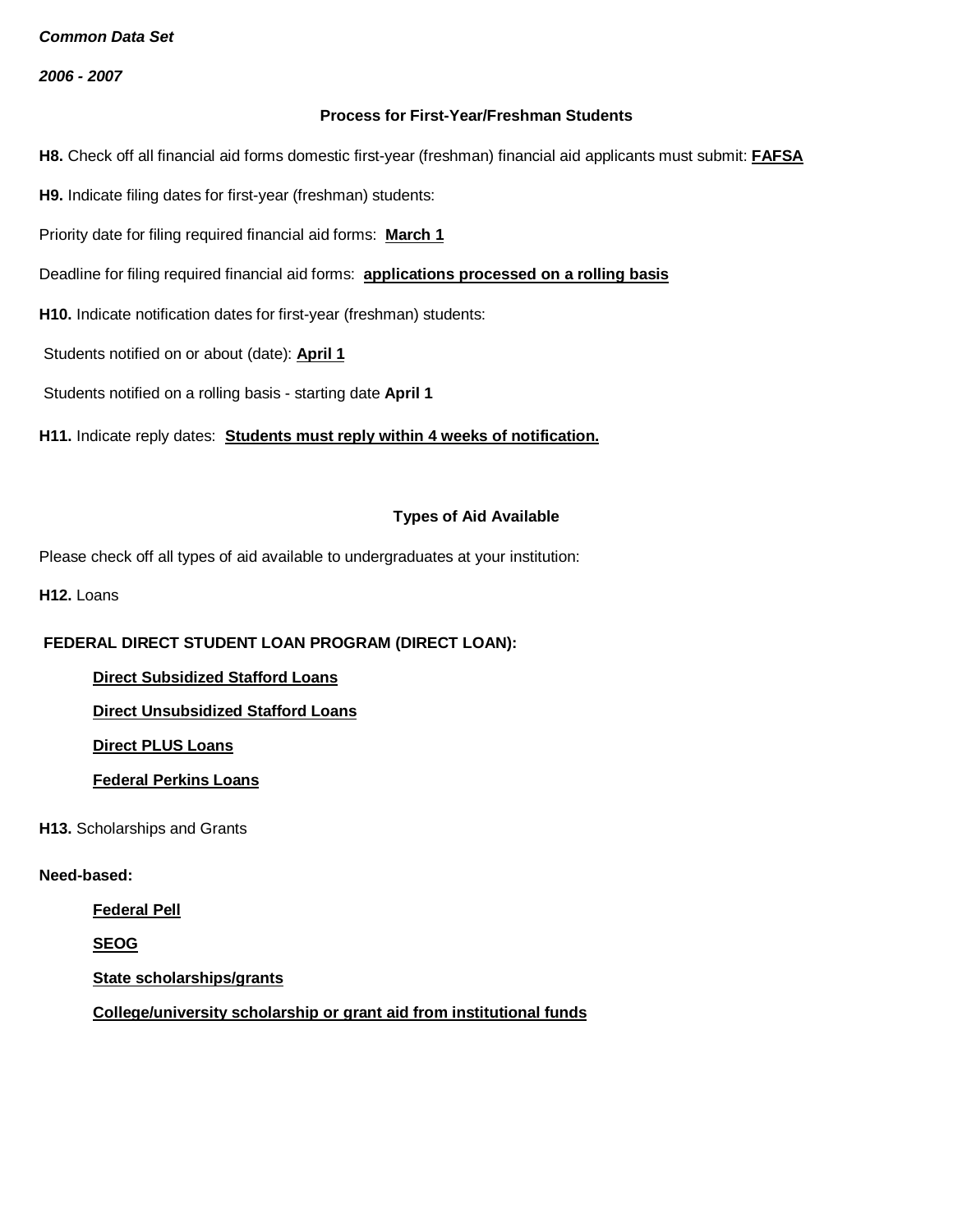# *2006 - 2007*

**H14.** Check off criteria used in awarding institutional aid. Check all that apply.

| Non-need      | Need-based               |                    | Non-need | Need-based               |                          |
|---------------|--------------------------|--------------------|----------|--------------------------|--------------------------|
| v<br><u>л</u> | $\underline{\mathbf{X}}$ | Academics          |          | <u>х</u>                 | Leadership               |
| <u>х</u>      |                          | Alumni affiliation |          |                          | Minority status          |
|               |                          | Art                | ᄉ        | $\underline{\mathsf{X}}$ | Music/drama              |
| v             | <u>х</u>                 | Athletics          |          | v<br>Λ                   | Religious affiliation    |
|               |                          | Job skills         |          | v<br>▵                   | State/district residency |
| <u>^</u>      |                          | <b>ROTC</b>        |          |                          |                          |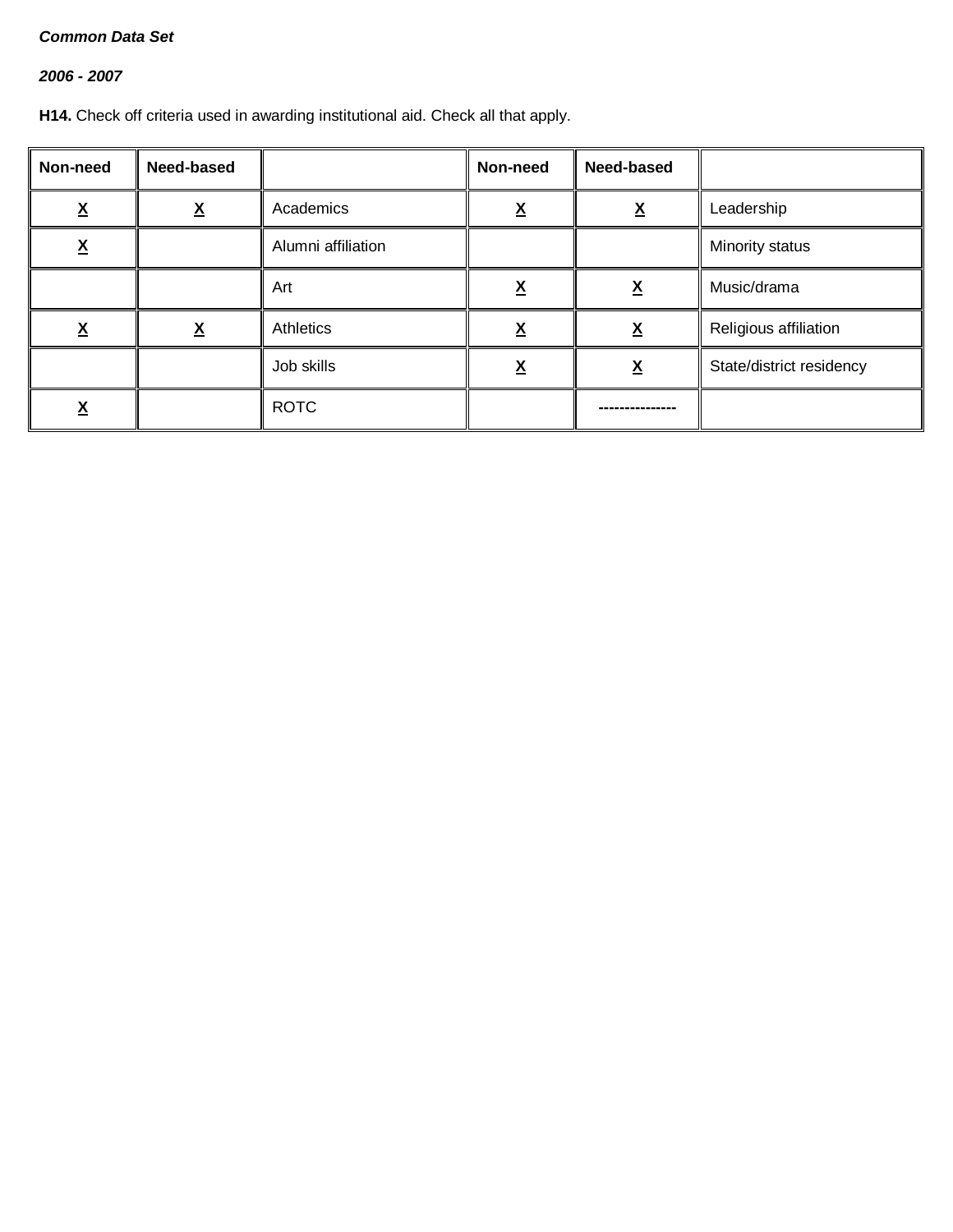*2006 - 2007*

# *I. Instructional Faculty and Class Size*

**1.** Please report number of instructional faculty members in each category for Fall 2006.

|                                                                                                                                       | <b>Full-time</b>        | Part-time                | <b>Total</b>            |
|---------------------------------------------------------------------------------------------------------------------------------------|-------------------------|--------------------------|-------------------------|
| a.) Total number of instructional faculty                                                                                             | <b>163</b>              | <u>70</u>                | 233                     |
| b.) Total number who are members of<br>minority groups                                                                                | 19                      | $6\overline{6}$          | 25                      |
| c.) Total number who are women                                                                                                        | 44                      | 23                       | 67                      |
| d.) Total number who are men                                                                                                          | <u>119</u>              | <u>47</u>                | 166                     |
| e.) Total number who are nonresident<br>aliens (international)                                                                        | $\overline{\mathbf{0}}$ | $\overline{\mathbf{0}}$  | $\overline{\mathbf{0}}$ |
| f.) Total number with doctorate, first<br>professional, or other terminal degree                                                      | 155                     | 33                       | <u>188</u>              |
| g.) Total number whose highest degree is<br>a master's but not a terminal master's                                                    | $\underline{8}$         | 37                       | <u>45</u>               |
| h.) Total number whose highest degree is<br>a bachelor's                                                                              | $\overline{\mathbf{0}}$ | $\underline{\mathbf{0}}$ | $\overline{\mathbf{0}}$ |
| i.) Total number whose highest degree is<br>unknown or other (Note: Items f, g, h, and<br>i must sum up to item a.)                   | $\overline{\mathbf{0}}$ | $\overline{\mathbf{0}}$  | $\overline{\mathbf{0}}$ |
| j.) Total number in stand-along<br>graduate/professional programs in which<br>faculty teach virtually only graduate-level<br>students | <u>0</u>                | $\overline{\mathbf{0}}$  | $\overline{\mathbf{0}}$ |

## **2.** Student to Faculty Ratio

Report the Fall 2006 ratio of full-time equivalent students (full-time plus 1/3 part time) to full-time equivalent instructional faculty (full time plus 1/3 part time). In the ratio calculations, exclude both faculty and students in stand-alone graduate or professional programs such as medicine, law, veterinary, dentistry, social work, business, or public health in which faculty teach virtually only graduate level students. Do not count undergraduate or graduate student teaching assistants as faculty.

Fall 2006 Student to Faculty ratio: **15** to 1 (based on **2,986** students and **197** faculty.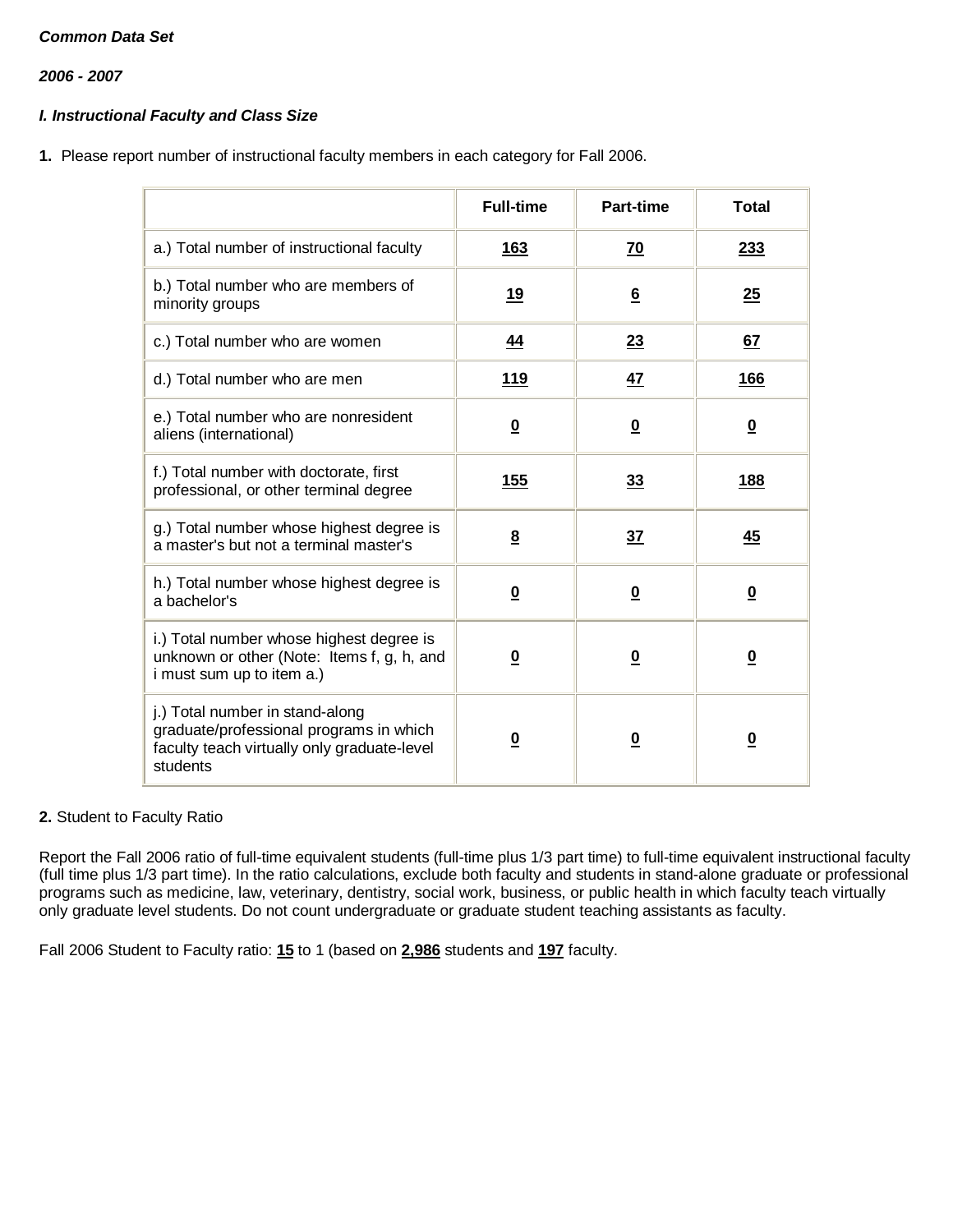### *2006 - 2007*

### **3.** Undergraduate Class Size

In the table below, please use the following definitions to report information about the size of classes and class sections offered in the Fall 2006 term.

*Class Sections:* A class section is an organized course offered for credit, identified by discipline and number, meeting at a stated time or times in a classroom or similar setting, and not a subsection such as a laboratory or discussion session. Undergraduate class sections are defined as any sections in which at least one degree-seeking undergraduate student is enrolled for credit. Exclude distance learning classes and noncredit classes and individual instruction such as dissertation or thesis research, music instruction, or one-to-one readings. Exclude students in independent study, co-operative programs, internships, foreign language taped tutor sessions, practicums, and all students in one-on-one classes. Each class section should be counted only once and should not be duplicated because of course catalog cross-listings.

*Class Subsections:* A class subsection includes any subsection of a course, such as laboratory, recitation, and discussion subsections that are supplementary in nature and are scheduled to meet separately from the lecture portion of the course. Undergraduate subsections are defined as any subsections of courses in which degree-seeking undergraduate students enrolled for credit. As above, exclude noncredit classes and individual instruction such as dissertation or thesis research, music instruction, or one-to-one readings. Each class subsection should be counted only once and should not be duplicated because of cross-listings.

### **Number of Class Sections with Undergraduates Enrolled**

|                                      | $2 - 9$         | $10 - 19$  | 20-29      | 30-39                    | 40-49     | 50-99    | $100+$                  | Total      |
|--------------------------------------|-----------------|------------|------------|--------------------------|-----------|----------|-------------------------|------------|
| <b>CLASS</b><br><b>SECTIONS</b>      | $\overline{25}$ | <u>170</u> | <u>228</u> | $\frac{78}{2}$           | <u>21</u> | 24       | $\overline{\mathbf{0}}$ | 596        |
|                                      | $2 - 9$         | $10 - 19$  | 20-29      | 30-39                    | 40-49     | 50-99    | $100+$                  | Total      |
| <b>CLASS SUB-</b><br><b>SECTIONS</b> | 41              | 60         | 41         | $\underline{\mathbf{0}}$ | <u>0</u>  | <u>0</u> | <u>0</u>                | <u>142</u> |

## **Undergraduate Class Size (provide numbers)**